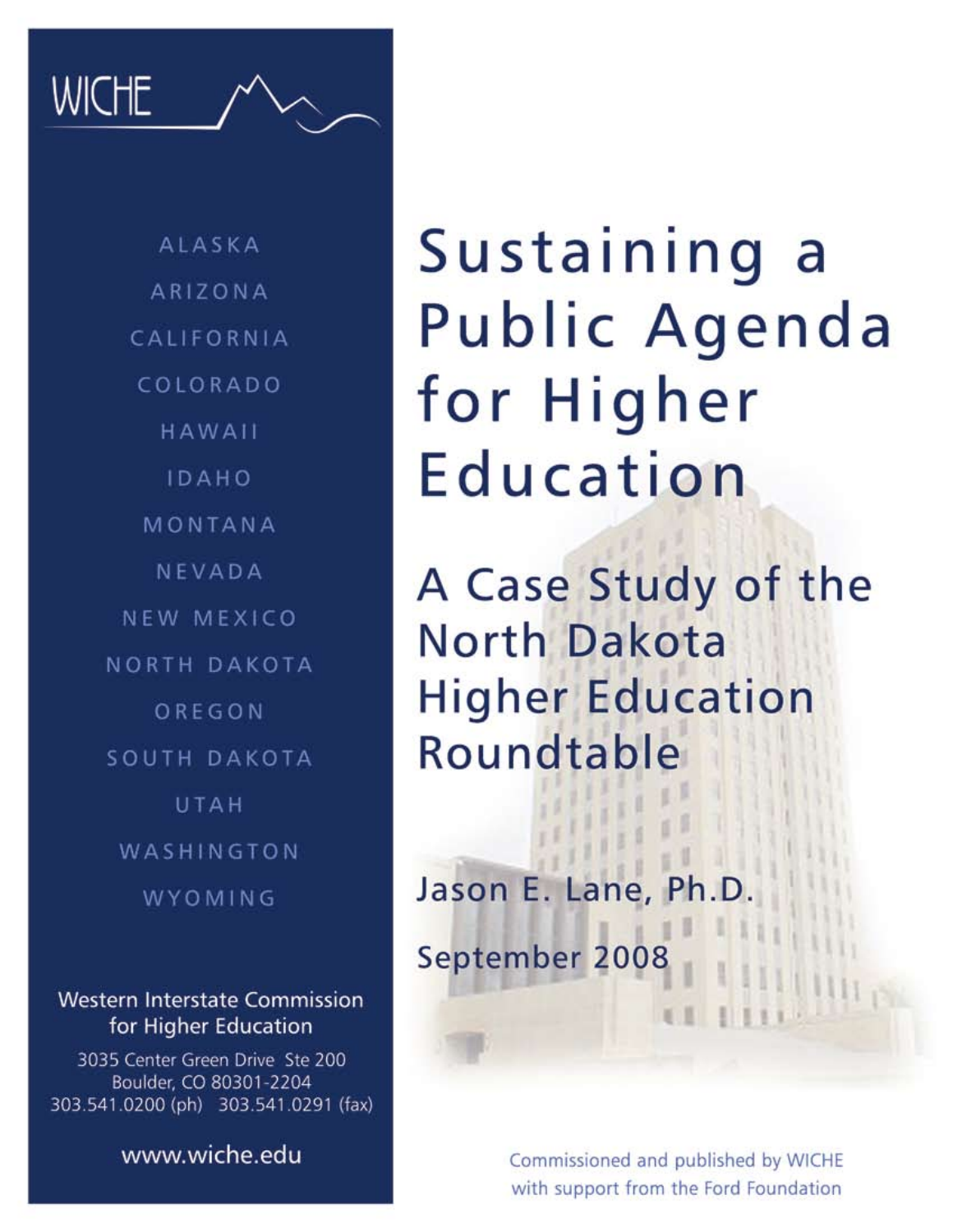Copyright September 2008 by the Western Interstate Commission for Higher Education 3035 Center Green Drive, Suite 200 Boulder, Colorado 80301-2204 Telephone (303) 541-0200 An Affirmative Action/Equal Opportunity Employer Publication Number: 2A370 Printed in the United States of America 5312-5400 : 100 : WICHE : 9/08 : 2A370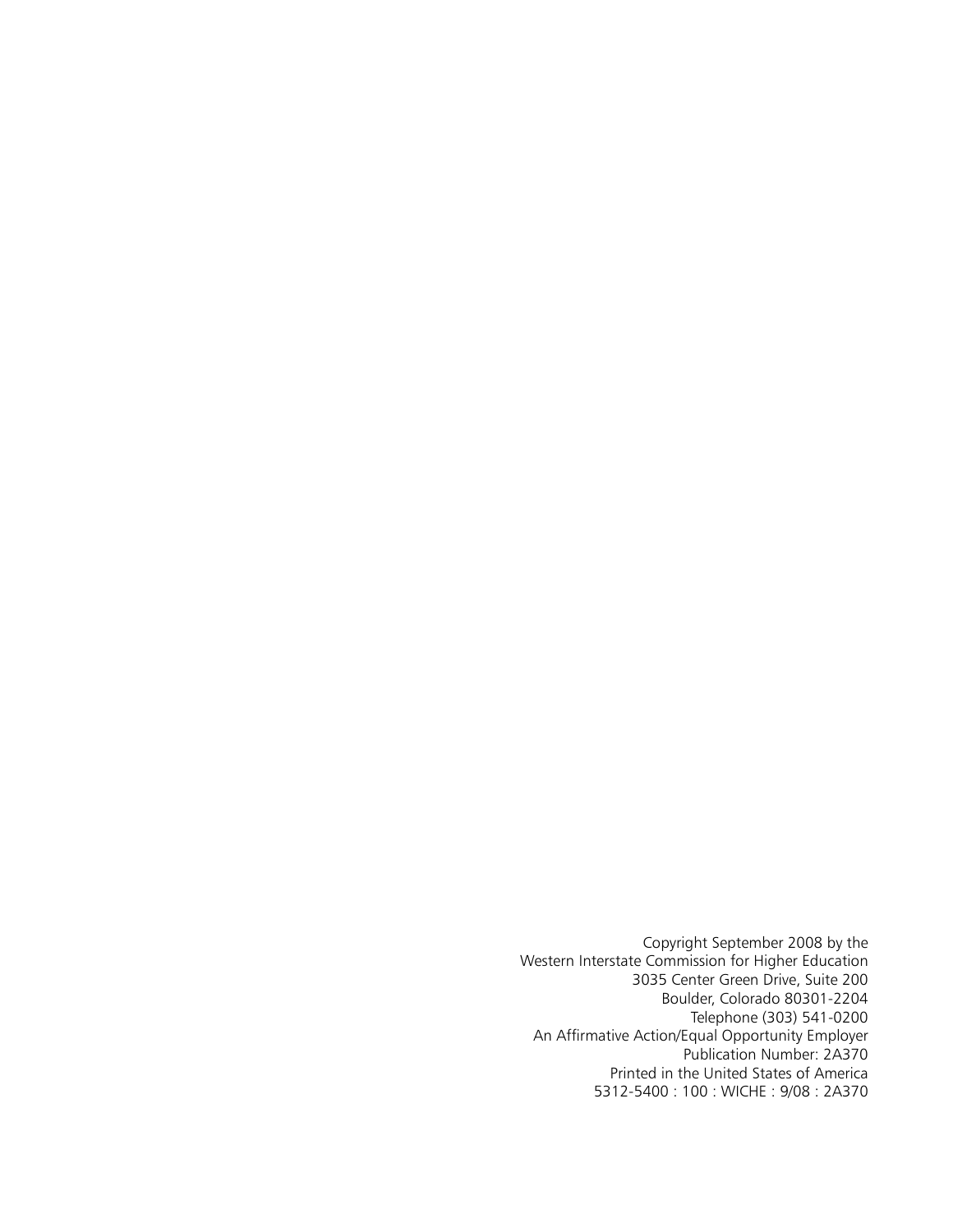# Table of Contents

| Epiloque: An Update on Recent Events Relating to North Dakota's Roundtable<br>Written by Dennis Jones, President of the National Center for |
|---------------------------------------------------------------------------------------------------------------------------------------------|
| Appendices                                                                                                                                  |
|                                                                                                                                             |
| Appendix B: North Dakota Higher Education Prior to the Roundtable 21                                                                        |
|                                                                                                                                             |
|                                                                                                                                             |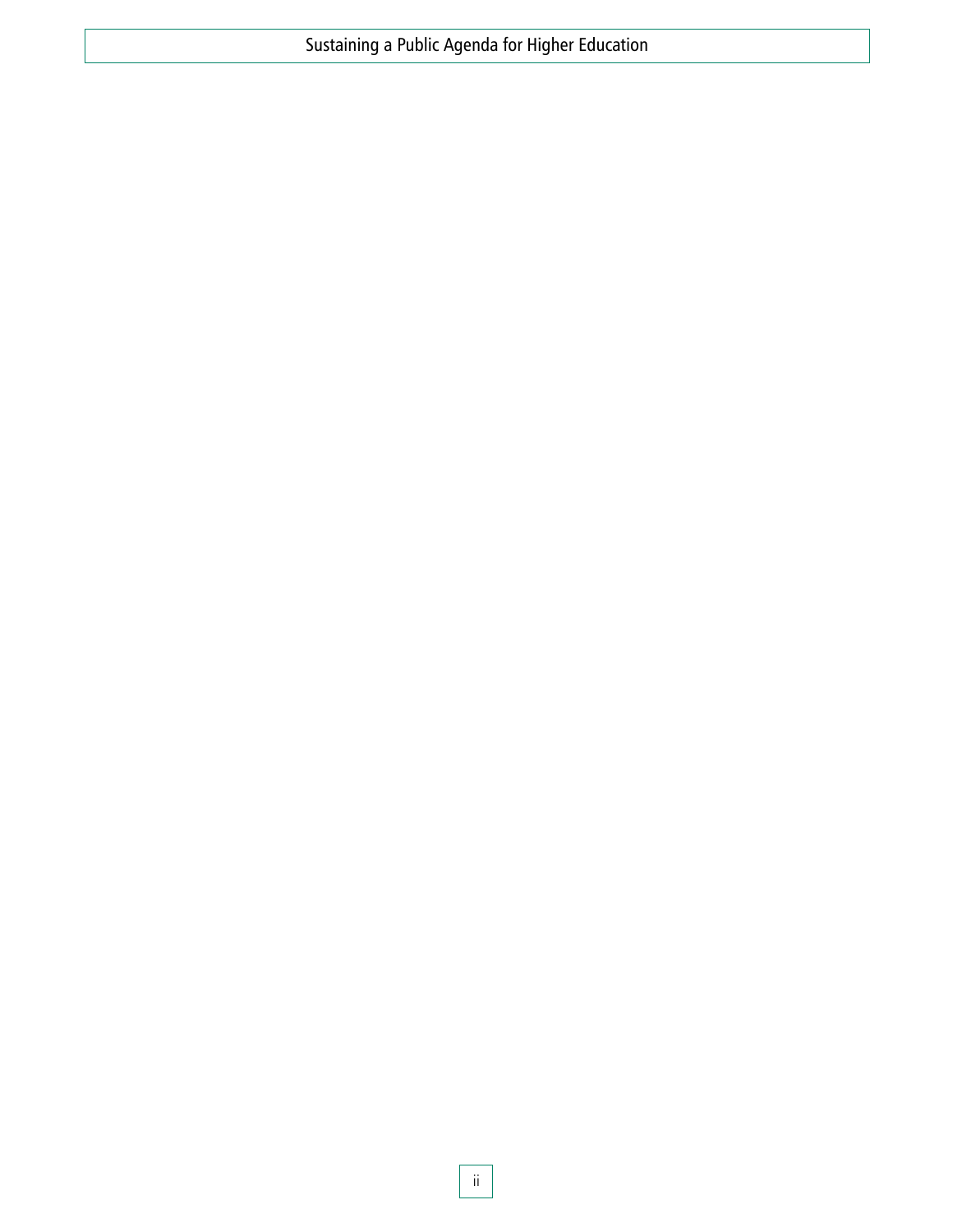### Foreword

Higher education fortunes in state budgeting processes often have more to do with the health of the economy and the relative priority of competing needs such as health care and corrections than with what the state's higher education infrastructure needs to effectively meet state goals. Since the turn of the century, appropriations to higher education institutions have mostly mirrored economic fortunes as institutions first suffered substantial cutbacks during the 2001 recession before growing substantially as states tried to replace some of those losses. Now we are seeing state budget shortfalls growing again, and higher education institutions are bracing for another shift in their fortunes. But the lack of stability in funding both complicates institutions' planning and helps contribute to large fluctuations in tuition pricing. It also can reflect a lack of a larger vision for how higher education is linked with a larger, well-defined public agenda for higher education.

Like many other issues, the extent to which states have a clear, coherent, and widely understood sense of what they are paying their higher education institutions to do and how they should be interacting with the state and its citizens, including corporate citizens, varies considerably. And while having such a public agenda is no guarantee that the funding streams will become instantly more stable, it improves the likelihood that institutions know what is expected of them and that they will be able to count on the resources they need to fulfill those responsibilities.

Even when a state can claim a widely accepted public agenda, there remains the significant challenge of sustaining that vision as time passes and leadership changes throughout the state's institutions. This paper examines how North Dakota built a state public agenda through the establishment of a Roundtable that incorporated the views of a wide array of stakeholders and influential state leaders and then set it on solid footing for that vision to be sustained. It also describes how the Roundtable's work helped changed the climate toward higher education in North Dakota from skepticism and occasional hostility to greater trust and collaboration. North Dakota's efforts in this respect have provided an example for other states to emulate, and yet the Roundtable's future is not fully assured as the paper goes to print, which helps prove the point that sustaining the agenda while allowing it to adapt to changing conditions might be the biggest challenge of all.

ind bity weeky

David A. Longanecker, President Western Interstate Commission for Higher Education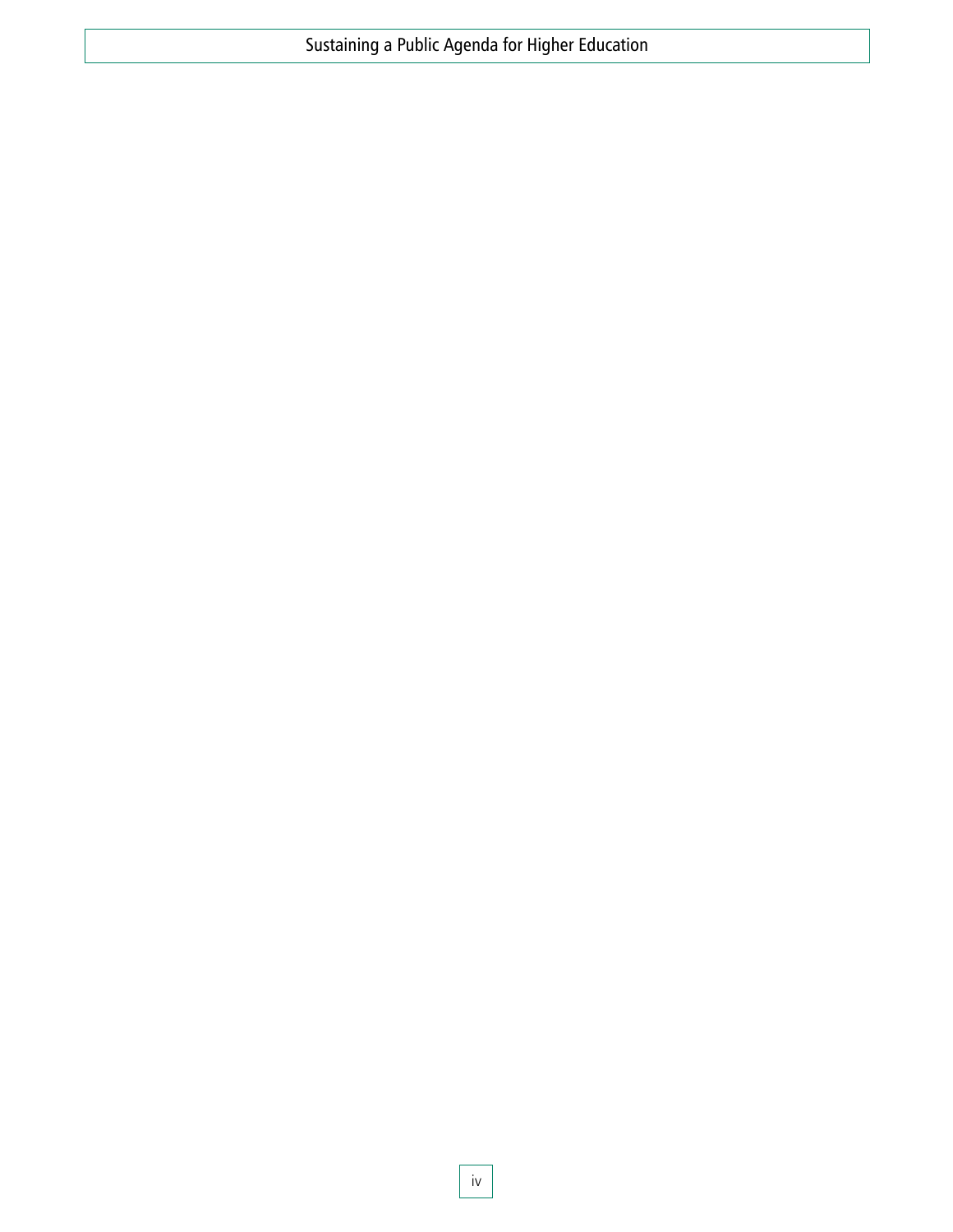## Acknowledgments

As with all projects of this size, a number of individuals and organizations worked to bring this report to fruition. First, this study was the product of my appointment as a Policy Fellow offered by the Western Interstate Commission for Higher Education (WICHE) as part of its *Escalating Engagement: State Policy to Protect Access to Higher Education* project, which was supported through a grant from the Ford Foundation. It would not have been possible without the support of Brian Prescott and Dolores Mize at WICHE. The staff at the North Dakota University System, particularly Debra Anderson and Terry Meyers, spent a significant amount of time tracking down historical documents, answering numerous questions, and helping arrange meetings. Former North Dakota Chancellor Eddie Dunn and North Dakota Senator Ray Holmberg offered a wealth of knowledge, and both were overly generous with their time in helping me fill gaps or inconsistencies in the historical record. At the University of North Dakota, Dean Dan Rice and professors Margaret Healy and Jeffrey Sun spent countless hours allowing me to discuss the roundtable with them. Graduate students Valerie Johnson and Dean LeFor provided invaluable assistance in finding the reports, legislation, and other documents used in this study. They also helped analyze the data and, most importantly, kept me organized and on track. Finally, all North Dakota Roundtable members and other persons involved in this study gave generously of their time throughout the research and review processes. The outcome of this study is truly a collaborative effort – one including both participants and nonparticipants in the roundtable process. This report is dedicated to the future generations of North Dakotans for whom the roundtable members sought to make the state a better place to work and live.

Jason E. Lane

## About the Author

Jason E. Lane is an assistant professor in the Department of Educational Administration and Policy Studies, affiliate faculty in the Public Policy Program in the Rockefeller College of Public Affairs and Policy and contributing faculty to the Comparative International Education Policy Program at the University at Albany, SUNY. Previously, he served on the faculty of the Department of Educational Leadership at the University of North Dakota, where he currently holds affiliate faculty status. His research focuses on higher education governance and accountability, regional development, and understanding linkages between higher education, governance, and business and industry. Lane is author of several journal articles and book chapters, has coedited (with M. Christopher Brown) two monographs on institutional accountability (Examining Unique Campus Settings: Insights for Research and Assessment and Studying Diverse Students and Institutions: Challenges and Considerations), and is associate editor of the forthcoming sixth edition of the book Organization and Governance in Higher Education. He received his Ph.D. from The Pennsylvania State University.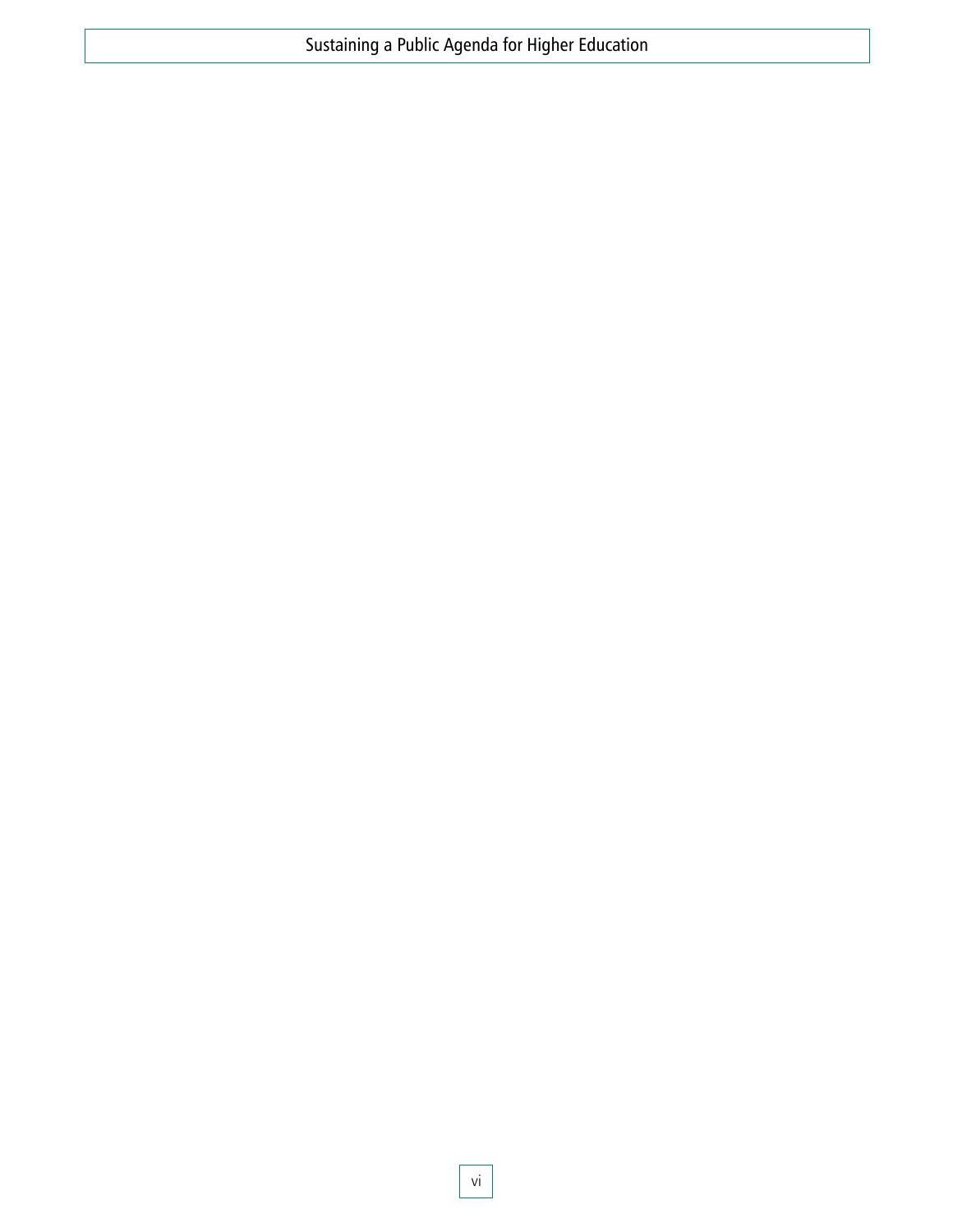## Executive Summary

Many states are creating special forums (e.g., task forces, roundtables, and commissions) to assess and improve state policy related to higher education and workforce development. One of the more prominent, and arguably more successful, of these initiatives is the North Dakota Higher Education Roundtable. Legislatively initiated in 1999, the Roundtable brought together 61 representatives from state government, higher education, and business and industry to create a new vision for the state, determine how higher education could help achieve that vision, and align accountability and funding mechanisms to support the pursuit of the vision. Now, more than seven years after the Roundtable first met, the vision set forth in the original report continues to direct decision making in the university system and guides policy making and debate in the legislative and executive branches of North Dakota's state government.

Based on document analysis and 40 interviews with Roundtable participants and other stakeholders across North Dakota (a description of the methods used can be found in Appendix A), this report assesses the factors that enabled the Roundtable vision to be sustained for more than seven years, identifies obstacles encountered during the sustainability process, and provides suggestions to help other states build and eventually sustain their own public agenda. Of note, while this study focuses on sustaining a public agenda for higher education, the lessons learned could be applicable to creating and sustaining public agendas for other policy arenas.

There were three primary components of the Roundtable initiative that led to a sustainable agenda. First, there was significant effort placed on defining the nature of the relationship (compact) between higher education, state government, and business and industry. Second, the Roundtable produced a written, detailed agenda to guide decision making in all areas related to higher education. Third, the Roundtable served as a "face and place" for the agenda to exist. While this report addresses all three issues, it focuses on the latter, as it is the component that has enabled the agenda to be sustained.

In fact, the agenda for higher education created by the Roundtable has proved remarkably enduring. The agenda proved so visionary that it required almost no alteration in its first seven years. Such success is particularly noteworthy given that there has been almost complete turnover in academic and political leadership. Had the Roundtable been disbanded immediately following the issuance of its original report in 2000, the significant changes that followed – in

the operation of the higher education sector and in the political and business environment in which the university system functions – would likely not have been realized. Indeed, the sustainability efforts proved even more important, given that even with a record of proven success, there continue to be questions raised about the relevance and impact of the Roundtable.

### **Factors for Creating a Public Agenda**

Several factors were identified in the study as being critical for initiating an effort to reform a state's higher education system and the relationship between it and external stakeholders.

**State-focused agenda**. The Roundtable began by discussing the existing reality of the state and creating a state-focused vision for success in the 21st century. The discussion about higher education took place within this context, concentrating on how the North Dakota University System (NDUS) could help the state achieve that vision and the policy reforms and resources necessary to support the system in those efforts.

**Strong leadership**. Strong and dedicated leaders were needed to create an environment conducive to fostering change. The legislators who chaired the Roundtable, along with external consultants, worked to refocus the discussion of the Roundtable group from debating what was wrong with the university system to figuring out how the university system could help the state achieve future success.

**The use of data (not anecdotes)**. From the outset, the Roundtable members were presented with state, national, and international data to help them understand the current realities facing the state. This data allowed the Roundtable members to base their discussions and decisions on facts, not individual anecdotes.

**Private-sector engagement**. Involvement from the private sector proved critical for altering the nature of the discussion and subsequent policy action. The private sector, as a third party, was able to validate concerns and needs raised by both higher education and government leaders.

### **Factors for Sustaining a Public Agenda**

A number of actions were identified in the study as being critical to sustaining a public agenda focused on reforming a higher education system and its relationship with external stakeholders.

**Diversify membership**. The Roundtable included leaders that represented higher education, state government, business, and industry, as well as the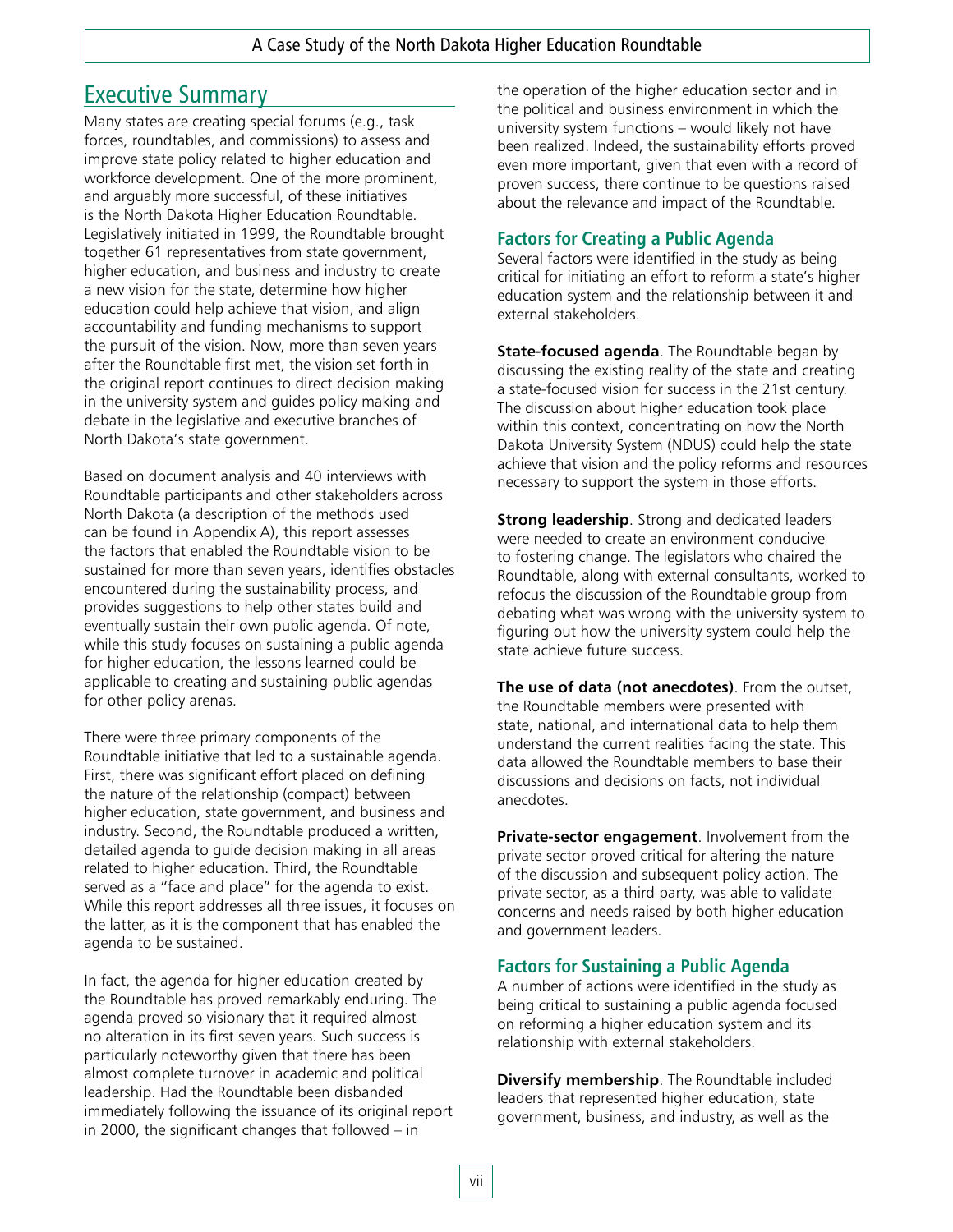needs of the diverse geographic regions across the state.

**Simplify the message**. The vision of the Roundtable was distilled into simple messages that could be easily communicated to audiences of diverse levels of knowledge, interest, and experience.

**Engage the press**. Engaging the press was initially critical for communicating the vision of the Roundtable to stakeholders across the state and later proved useful as the editorial boards of the four major newspapers defended the Roundtable process and its positive impact on the state.

**Link the vision to planning**. Linking the roundtable vision to institutional and system planning was a critical recommendation of the Roundtable report, as it forced the higher education sector to create tangible goals. The report serves as a constant reminder that policy and programmatic decisions at the system and institutional levels should be focused on the achievement of the vision.

#### **Creating and sustaining a public agenda: Suggestions for states.**

This report concludes with suggestions to help other states conceptualize a process that allows them to sustain a public agenda over many years and throughout academic and political turnover. These suggestions are derived from the analysis of the factors contributing to the success of North Dakota Higher Education Roundtable, as well as the obstacles encountered by it. The following five suggestions are the core elements of the recommended process.

**Reviewing and defining the compact**. The first step in creating a sustainable public agenda is defining the nature of the relationship between the sectors engaged in creating the agenda.

**Engage stakeholders**. Sustainability requires more than simply allowing people to testify to a committee or provide a general assessment of needs or concerns. It is about engaging them in the discussion and allowing them to participate in the evolution of that discussion – not just giving them the opportunity to inform that discussion.

**Create clarity, assign responsibility**. The agenda should have a clear set of goals and assign responsibility to respective members or sectors for achieving those goals. Achievement of the Roundtable vision required participation from the legislature, business and industry, and higher education. Because responsibility was assigned upfront and accountability measures were clearly defined, the various sectors (and the public) could hold responsible those not fulfilling their duties.

**Make it relevant**. The citizens of the state need to understand how the agenda (or plan or vision) impacts their lives and why it is important for the state to not just support, but actively pursue, the agenda.

**Communicate the agenda and its successes**. In order for an agenda to endure in spite of turnover in the political and academic realms, it is important to create and continue momentum. The agenda needs to be embraced by a multitude of people, ranging from faculty and press to the general citizenry. Efforts should be developed to communicate the agenda to as many different groups as possible, as well as to keep those groups informed about the successes resulting from the agenda.

**Reinforce the agenda through integration**. For real change to occur, planning and decision-making systems at the institutional, system, and state government levels need to be realigned to support the new agenda.

**Included at the end of this paper is an epilogue that brings the story of the North Dakota Roundtable up to date as of September 2008. It specifically covers the activities of the legislative Interim Committee on Higher Education that began its work following the 2007 legislative session. The epilogue can be found on page 15.**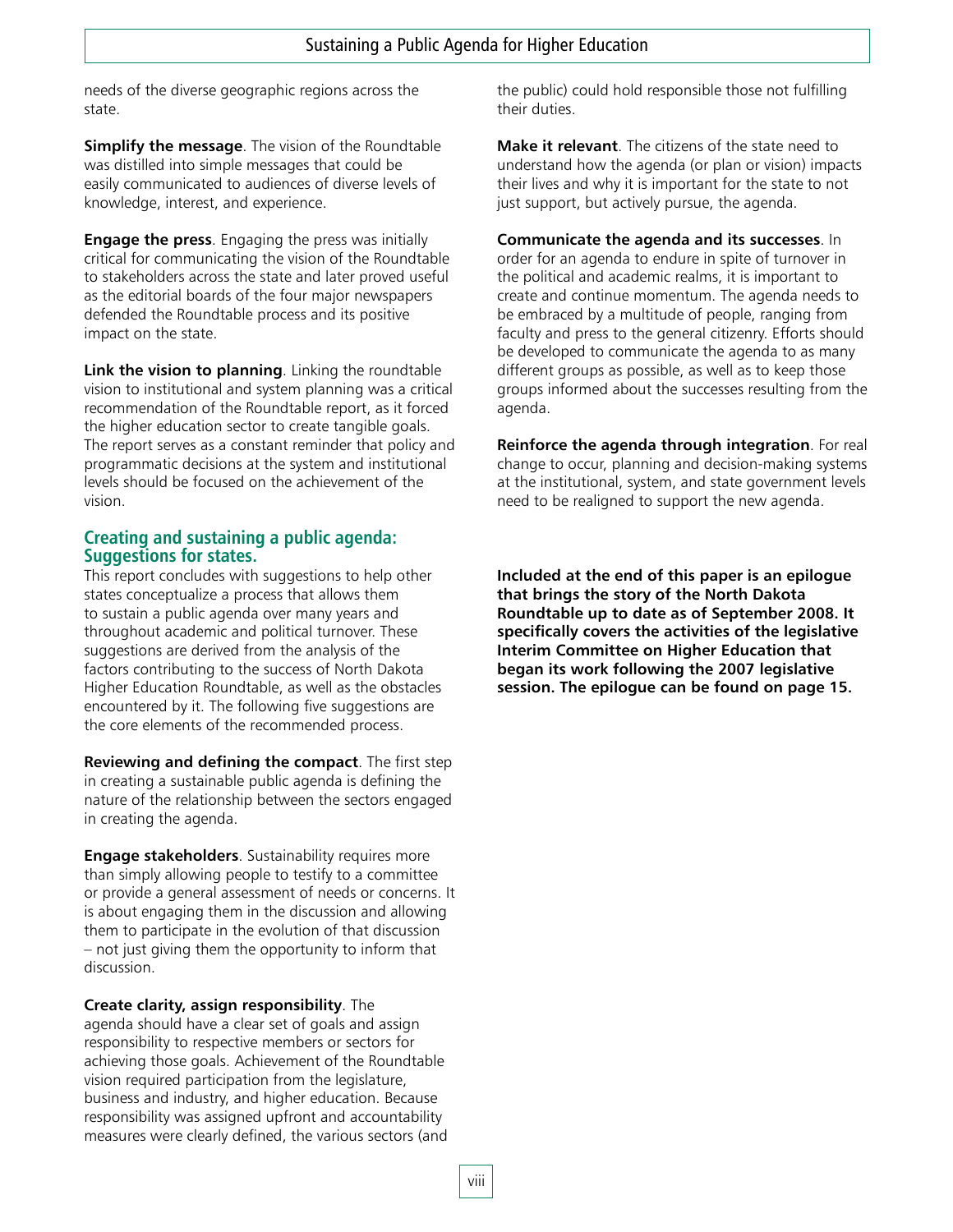## Introduction

Several policy-oriented groups, ranging from the National Collaborative for Higher Education Policy1 to the National Conference of State Legislators, have expressed the need for states to create a new public agenda for postsecondary education. These calls are reactions to significant changes in state environments, including the globalization and digitalization of the economy, increased competition for limited state resources, demographic shifts, and greater demand for a highly skilled workforce. Recognizing the critical role of higher education in this new era, a report from the National Governors Association calls for the creation of a new compact between states and higher education to "better align postsecondary education with…economic needs, which will position [the states] to compete in the global economy by producing a highly skilled workforce and by unleashing postsecondary education institutions' power to innovate."2

Creating and *sustaining* a new public agenda is substantially more difficult than merely acknowledging that one is necessary. First, there exists a need to define the nature of the relationship (compact) between key sectors (e.g., higher education, state government, economic development, and business/industry). This is particularly critical if there is a history of a hostile or confrontational relationship between any of these sectors. Second, a public agenda needs to be clearly defined. Policy scholars generally describe an "agenda" as "the list of subjects or problems to which governmental officials, and people outside of the government closely associated with those officials, are paying some serious attention at any given time".<sup>3</sup> For the purposes of this report, the terms "public agenda" and "vision" are used interchangeably to describe a list of priority topics and directional goals within those topics. Third, the public agenda has to have a place and a face. The National Conference of State Legislatures' (NCSL) Blue Ribbon Commission on Higher Education argued that identifying "a place or structure to sustain the public agenda" is a critical component to an agenda's realization.4 Without a structure to sustain, evaluate, and adapt the agenda to the changing needs of the state, any agenda can fall prey to political maneuvering, special interests, and embedded power structures.

One method used by states to create a public agenda – or to amend an existing one – is through the convening of roundtables, commissions, task forces or other special working groups. These groups generally have a specific set of charges outlined by their creating entity, be it the legislature, the governor's office, citizens groups, or others.<sup>5</sup> Working groups like these take on a variety of different structures, involve individuals with

different responsibilities from different sectors, and are given a variety of charges, depending on the state and the priorities for change. Some foster change; others do not. Some accidentally catalyze change, while others end up as proverbial window-dressing, so the creating entity can give the appearance of having

"done something" about a specific set of problems.

However, there are some design and operational characteristics that can increase the chance of success in creating a state's public agenda, particularly with

### **Roundtable Resources**

The North Dakota University System (NDUS) website provides access to the initial Roundtable report, as well as accountability reports and other documents and presentations about the initiative.

<http://www.ndus.nodak.edu/ reports/default.asp?ID=355>

respect to higher education. The North Dakota Higher Education Roundtable (hereinafter referred to as "the Roundtable") is an example of a successful, adaptable state structure that helped foster and sustain change.

Begun in 2000, the Roundtable not only created a "new compact" among higher education, the state's elected leaders, and taxpayers, it also created an agenda that sustained the changes fostered by that compact for more than seven years. In fact, the National Conference of State Legislatures cited the North Dakota Roundtable as a model for reform because it serves as "a place to 'house' ongoing, statewide discussions about how well the [higher education] system is performing," a characteristic NCSL suggests is necessary for reform efforts to be sustained.6

Using interviews with leaders in the state, media coverage, and state and institutional documents, this report examines how North Dakota's use of a roundtable not only initiated but also sustained a revitalized public agenda for more than seven years.7 This agenda resulted in a significant shift in the relationship between the higher education, state government, and corporate/industry sectors. In fact, the Roundtable brought sweeping changes that permeated the entire state, ranging from a new public perception of the value of the higher education system to the revision of state policy hampering institutional effectiveness. The North Dakota Roundtable also steered the state toward policies and practices that enabled increased entrepreneurial activity on the campuses.

The implementation of a new public agenda not only helped to revitalize the state's higher education system but also altered the way in which the public viewed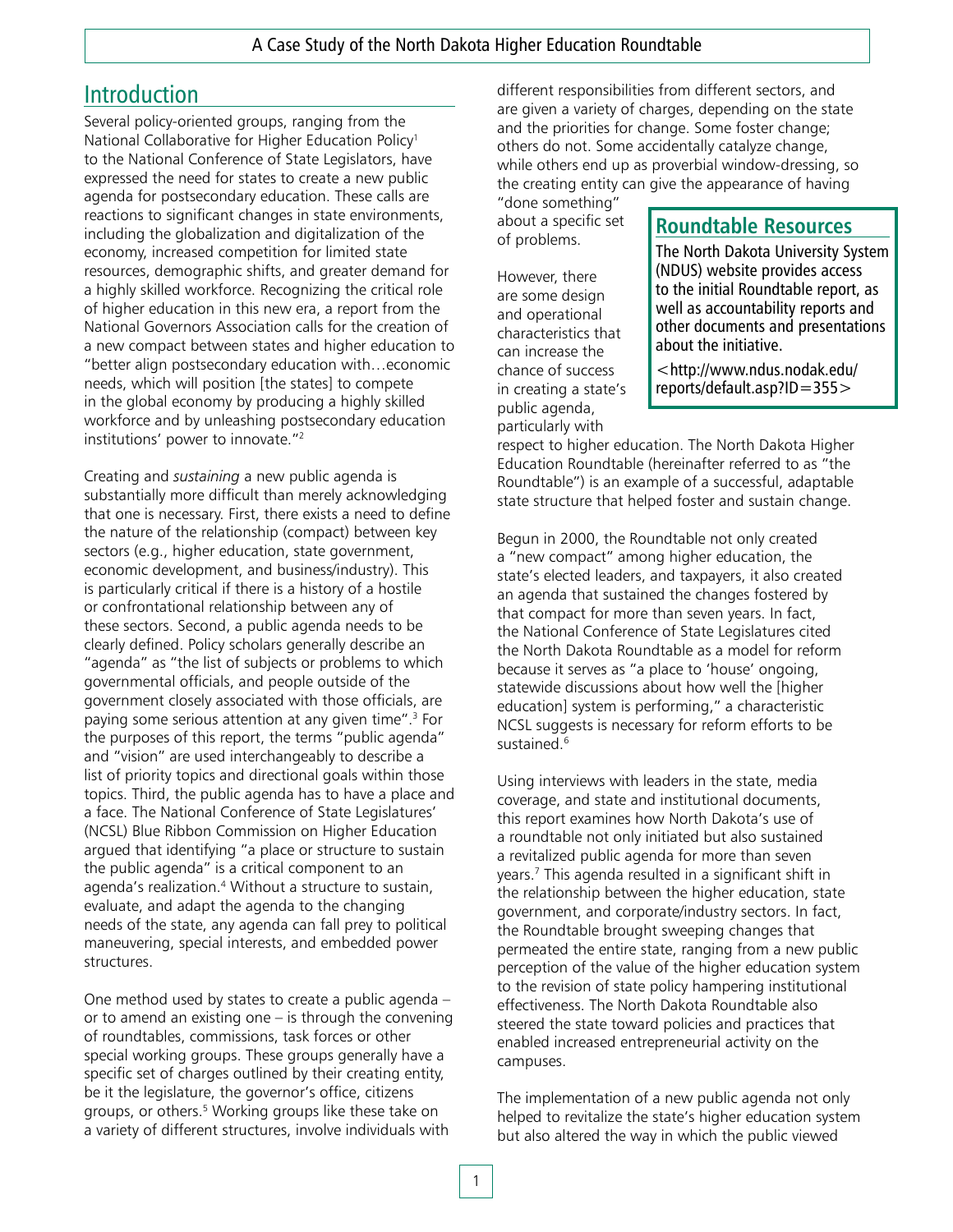the system and its role in the state's future (see the box for the six cornerstones guiding reform efforts). Now most initiatives related to higher education, from new university programs to proposed state legislation, are judged by the press according to the extent to which they achieve the goals of the agenda produced by the Roundtable. This is a significant change, given that before the Roundtable news coverage tended to focus on problems within the higher education system and conveyed a generally negative view of the system.

This report focuses on why the Roundtable led to change when previous attempts did not (a brief discussion of previous attempts can be found in Appendix B). Part 1 of this report provides an overview of the Roundtable. Part 2 explores how the Roundtable revised the nature of the compact between higher education, the state legislature, and business and industry. Part 3 assesses the primary factors that allowed for the Roundtable to help implement and sustain the public agenda. Part 4 details obstacles that have threatened to or could derail the Roundtable initiatives. Part 5 provides suggestions to help other states create sustainable public agendas.

### **The North Dakota Roundtable's Six Cornerstones**

**1. Economic Development Connection**. Increase the direct connections and contributions of the university system to economic growth and social vitality of North Dakota.

**2. Education Excellence**. Provide high-quality education and skill development opportunities which prepare students to be personally and professionally successful, readily able to advance and change careers, be lifelong learners, good citizens, leaders, and knowledgeable contributing members of an increasingly global and multicultural society.

**3. Flexible and Responsive System**. Create a university system environment which is responsive to the needs of its various clients and is flexible, empowering, competitive, entrepreneurial, and rewarding.

**4. Accessible System**. Create a system which is proactively accessible to all areas of North Dakota and seeks students and customers from outside the state.

**5. Funding and Rewards**. Develop a system of funding, resource allocation and rewards which assures quality and is linked to the expressed high-priority needs and expectations of the university system.

**6. Sustaining the Vision**. Develop a structure and process which assures the system remains connected, understood, relevant, and accountable to the needs of the state and its citizens.

A number of different groups and constituencies may benefit from the lessons of the North Dakota experience in creating a new public agenda to guide the development of the state's higher education system, including:

- $\triangleright$  Officials in other states interested in creating and sustaining a public agenda (groups dealing with issues other than higher education may also benefit from this study's findings).
- $\blacktriangleright$  Higher education officials and political leaders in North Dakota interested in understanding the Roundtable process.
- $\blacktriangleright$  Students, faculty, staff, administrators, government officials, and members of the public interested in knowing more about the North Dakota Higher Education Roundtable.

## The Roundtable: An Overview

North Dakota's Roundtable evolved from an initial desire from members of the 1999 (56th) Legislative Assembly to conduct a study of higher education in the state. However, what began out of concern for limited funding and a desire by legislators to ensure educational quality turned into a process for creating a new public agenda to guide the development of the higher education system, including decisions related to policy making, funding and accountability. Rather than relying on the standard method used in previous legislatively-initiated studies, where a small group of officials took testimony about the challenges and opportunities facing the higher education system, legislators decided that the study "should focus on the future of ND and how the university system fits into developing a stronger future and stronger economy for the state of ND, [as well as a] discussion of what are the appropriate things to be accountable for." <sup>8</sup>

Without a new format, some legislators were concerned that the study would merely review the same issues that had been raised in the past two decades – concerns specific to higher education itself and not higher education's relationship to the overall health of the state. In addition, legislators did not wish to rehash administrative minutia that had historically yielded little change. Instead, the legislative leadership of the Roundtable decided that the new study would focus on creating a shared vision for the state, defining the role of higher education in achieving that vision, and establishing methods to hold all stakeholders responsible for achieving that vision.

*Source: A North Dakota University System for the 21st Century.*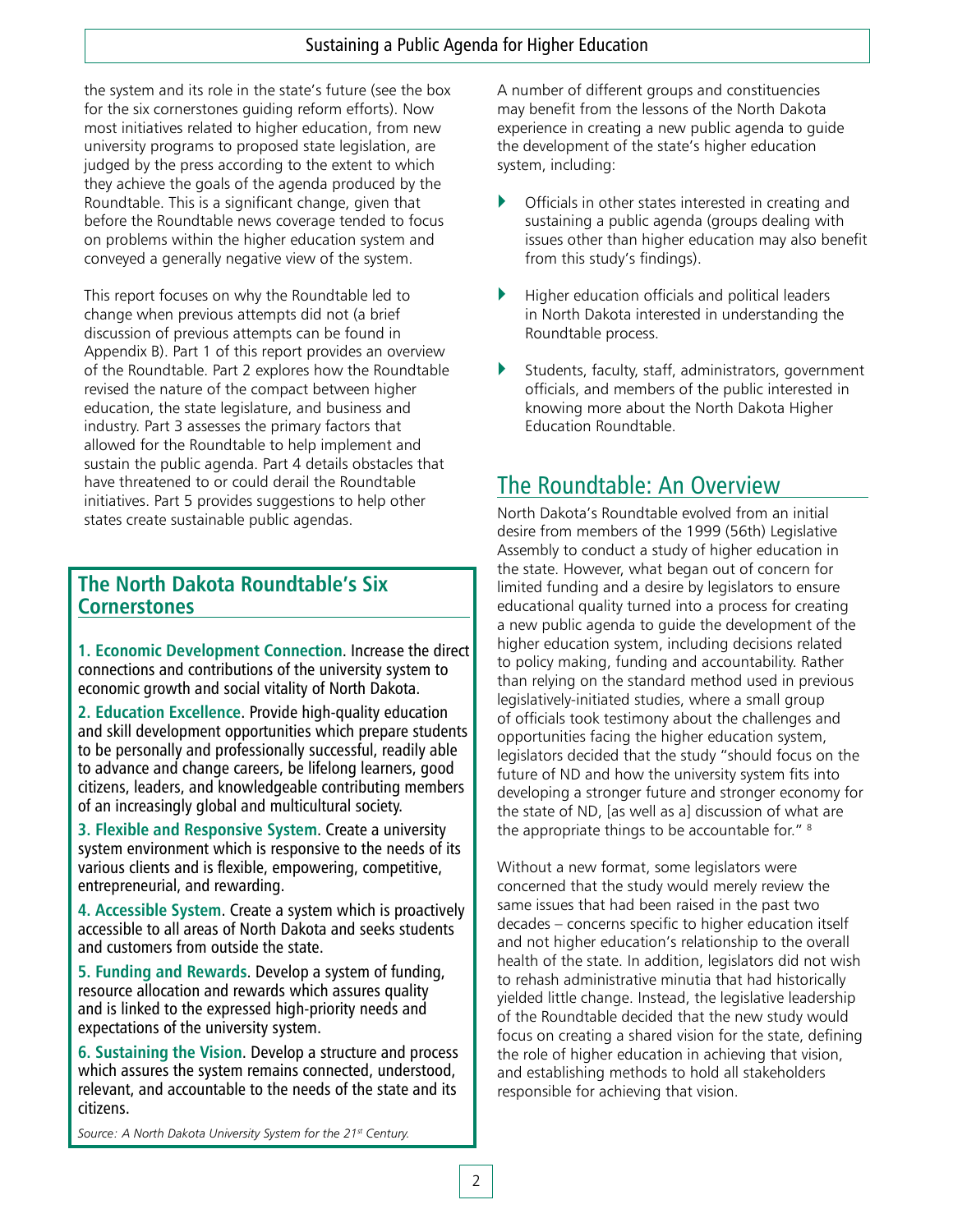### **Basic Structure of the North Dakota Roundtable**

- ` Legislatively supported (must be reauthorized each biennial session).
- $\blacktriangleright$  There is a chair and co-chair; these individuals are typically selected from different chambers.
- $\blacktriangleright$  The chair of interim legislative council appoints the leadership of the Roundtable.
- $\blacktriangleright$  Members are selected by the chairs with input from the NDUS leaders.
	- $\blacktriangleright$  21 members mandated to be from the legislature.
	- ▶ 40 other members selected from higher education and the private sectors.
- $\blacktriangleright$  The original membership was divided into subgroups (taskforces), designated to coordinate the six cornerstones of the Roundtable plan.
- $\blacktriangleright$  Used a quided discussion to:
	- $\blacktriangleright$  Examine national trends.
	- $\blacktriangleright$  Review state and system data.
	- $\blacktriangleright$  Create a vision.
	- $\blacktriangleright$  Establish goals.
	- Develop indicators of success.
- Meetings are convened by the roundtable chair(s) as deemed necessary.

Leaders from the legislature and the North Dakota University System (hereinafter university system) collaborated to create a Roundtable that involved key stakeholders who could both envision a new future for the state and help achieve that vision. The Roundtable originated from a 1999 North Dakota Legislatively Assembly resolution calling for a study during the interim session of how the university system could help meet the "state's needs in the twenty-first century."9 In April 1999, shortly following the conclusion of the session, a special interim committee convened the North Dakota Roundtable on Higher Education to complete the study. The chair and co-chair were the Senate Appropriations Committee chair and the leader of the majority party in the House, respectively. Because it was initiated by the legislature, the legislature wanted one member from each chamber to form the leadership team.

This Roundtable was composed of 61 members: 21 members were appointed by the legislature from their membership, and 40 additional members representing different segments of the state were

selected by the Roundtable chairs in consultation with the NDUS leadership.<sup>10</sup> In selecting the members from the private sector, the chairs of the Roundtable requested various state and local business groups to submit names of leaders in the state who widely respected and would openly and candidly contribute to the Roundtable discussion.<sup>11</sup> More than 150 names were recommended; in deciding whom to appoint, consideration was given to multiple recommendations and geographic and demographic representation. As for the higher education sector, all members of the North Dakota State Board of Higher Education were included, as well as presidents of four institutions representing the various institutional types.12 This collection of leaders from government, postsecondary education, and business and industry initially met during late 1999 and early 2000.

By the admission of 80 percent of the participants interviewed, the initial meeting began in a climate of skeptical optimism. As one participant stated, "It was clear that change was needed, and I know many of us were happy to participate, but we had all seen earlier attempts at reform fail to bring about change. I think we all were wondering if this process was going to be any different." But it was different. And an overwhelming consensus from participants suggests four primary reasons why: 1) strong leadership; 2) meaningful use of data; 3) a focus on the needs of the state; and 4) participation from business and industry.

The Roundtable followed a basic change model of presenting the current reality, establishing a vision for the future, and developing strategies to achieve that new vision. The first meeting of the Roundtable focused on the current reality facing the state of North Dakota. Invited experts provided members with information about state and national demographic shifts, economic predictions, social realities, university system challenges and opportunities, and workforce development trends. Once the group distilled the information, they were charged with envisioning a new future for the state, and developing expectations for all of the stakeholders, including the university system, legislative and executive branches of the government, and the private sector.

The development of the vision began with the initial discussion following this presentation. Using the data from this discussion, the leaders of the Roundtable divided the expressed concerns and expectations into six groups, which eventually developed into "the cornerstones." The Roundtable membership was divided into six task forces to further define and develop goals, action steps, and accountability measures for each cornerstone. The product from each of these task forces eventually became the foundation for the final report.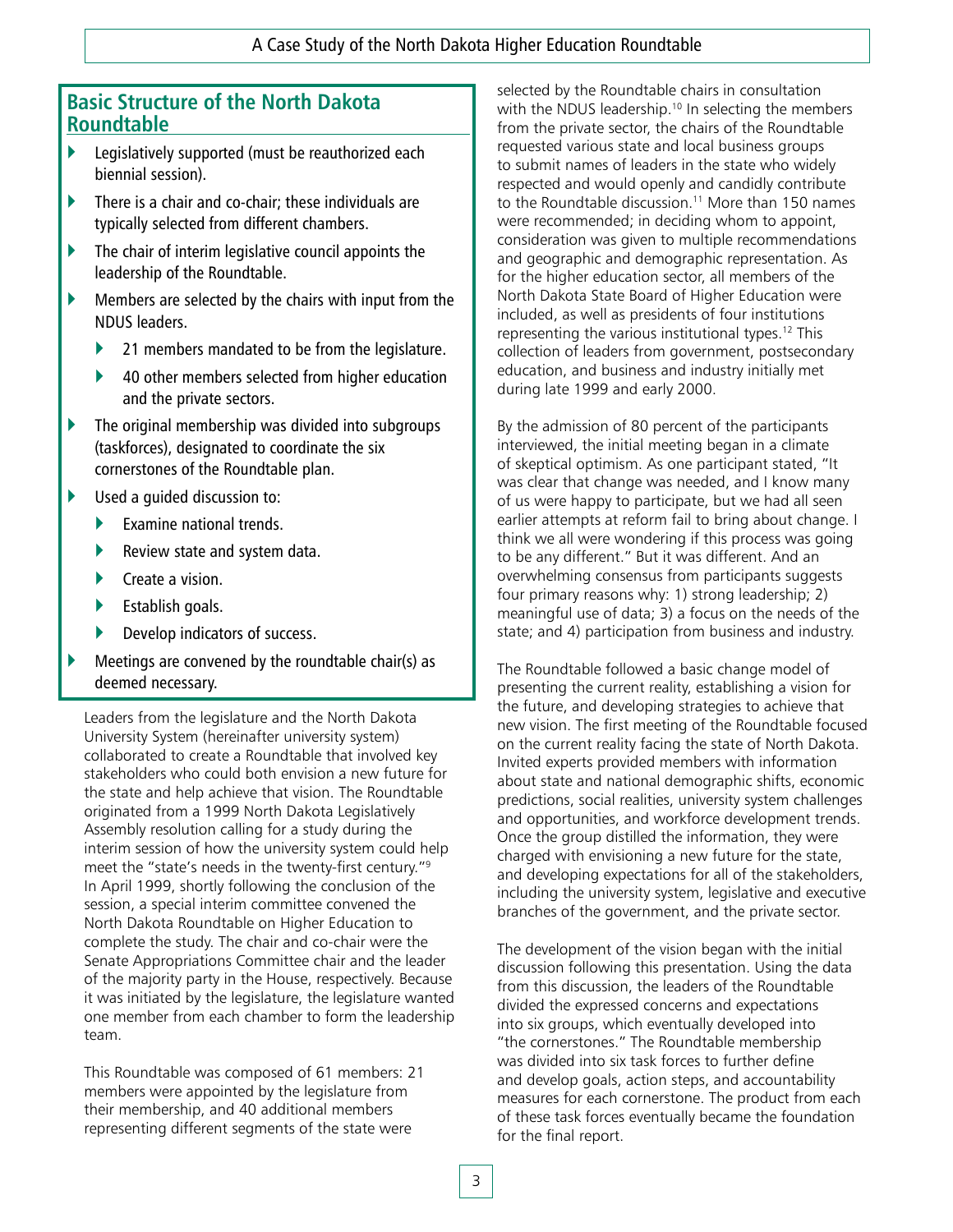In June 2000 the Roundtable issued a report, *A North Dakota University System for a 21st Century*, to guide reform efforts and the implementation of a new public agenda for the state.<sup>13</sup> The report defined the role of higher education in achieving that public agenda, assigned responsibilities to the different stakeholders, and identified "a reasonable number of University System accountability measures to replace the extensive, and often conflicting, accountability measures currently being applied".14

During the first annual meeting of the Roundtable in 2001, the membership mostly divided into the original task forces to discuss progress and concerns. While this structure ensured that each cornerstone received appropriate review, there was no venue for the members of the Roundtable to engage in broader dialogue about the original vision or to solicit input from members of other taskforces. Following the suggestion of members of the private sector, subsequent annual meetings hosted panels of legislators and business and industry leaders to more broadly discuss the Roundtable vision and the progress being made toward its realization.

## Redefining the Compact

An important aspect of creating a sustainable agenda proved to be redefining the compact between state government and higher education and then expanding that compact to include business and industry. During the initial meeting of the Roundtable in 1999, the cochairs requested that "all parties to the relationship… change their behaviors and methods of doing business in important ways." From the outset, Senator David Nething, chair of the Interim Study Committee and the Roundtable, acknowledged that the members each represented different segments of the state but asked them to "discard any personal or special interest or agenda [they] may have had and come to [the Roundtable] with an open mind, uncluttered with any preconceived notions, examine the more important trends and forces, have meaningful discussions, and participate freely and openly as we set about to accomplish our mission".15

Nething's intent was to redefine the relationship among the sectors; to reorient the dialogue from what was wrong to what was possible. His was a deceptively simple request that fostered the mind shift necessary to create a truly new vision for the state. He further stressed that members of the Roundtable had a responsibility to consider and improve the future of the entire state and to help other leaders understand the value of the higher education sector in "promoting the expansion and diversification of the state's economy,

and enhancing the quality of life of the citizens of the state."16 A year later, when reflecting upon the meeting, then University System Vice-Chancellor of Strategic Planning Eddie Dunn, reported that Nething's charge to the members was, indeed, what actually happened: "The members of the group didn't start by talking about higher education. They talked about the needs of the state, the needs of the students, and so on. And then the conversation went to what is the role of the university system in addressing these challenges and opportunities?"17

This truly collaborative, state-focused tone-setting was important for the success of the Roundtable, particularly given the history of previous interactions between the state and the higher education sector. In a 1985 white paper, John Richardson, the Commissioner of Higher Education, summarized the nature of the ongoing debate between higher education and the legislature through the time of his writing and into the future, until the time of the Roundtable:

We have come to recognize this very basic fact: North Dakota's past ways of tossing around higher education problems and solutions have not worked. For example, what typically happens when higher education complains, as we often do, about the problem of underfunding? Our critics cry, "Waste, inefficiency, too-high salaries," and other charges. We shout back about overwork, national markets for faculty and staff, deteriorating facilities, rising costs of equipment and books, and so on. What progress have we made?? [sic] The pattern of complaining, blaming, criticizing, denying, proposing, and defending have not made you, me, or our supporting publics much more comfortable with our higher education system…. It is time for a new kind of conversation and action.18

Indeed, the Roundtable report called on the university system to "cease thinking of itself as a ward of the state and to take greater responsibility for its own future." It suggested that the state government "free up and unleash the potential" of the system by giving the university greater flexibility in establishing budgets and allocating resources, including providing new financial support; and that the private sector create mutually beneficial partnerships to aid in the development of the "next generation of North Dakota's entrepreneurs."19

Resulting from this repositioning of the higher education-legislature relationship, one of the driving concepts of the Roundtable agenda was termed "flexibility with accountability." This phrase captured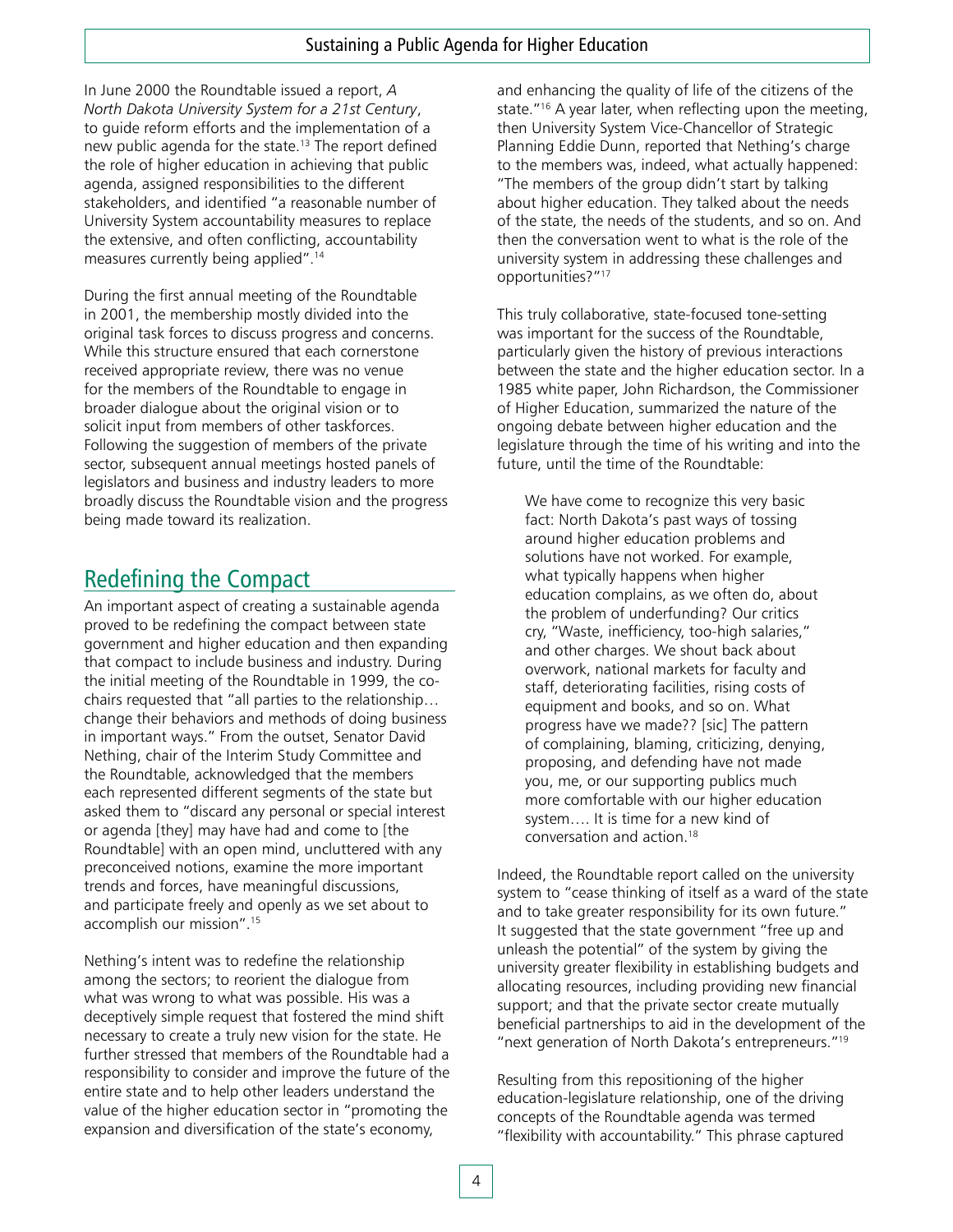#### A Case Study of the North Dakota Higher Education Roundtable

the state government's willingness to grant the university more flexibility in how they managed their funds, and in return the system agreed to monitor and report regularly on 23 key performance indicators meant to measure progress in achieving the new agenda.

Roger Rierson, CEO of one of the state's major marketing firms (Flint Communications) and a member of the Roundtable, summarized the sentiments expressed by most of the participants interviewed as part of this study: "The Roundtable is more than the words in a report, it represents a shift in mindset in how the public views the role of the university system in the state's future and how the university system views its role in supporting the state's future."20

The Roundtable process was more than just another government exercise to design new accountability measures; the Roundtable altered the nature of the relationship between the higher education system, its institutions and the state government. The 2000 Roundtable report triggered a major shift in the state that affected many individuals, from faculty to privatesector leaders to the governor. The state agreed to give the higher education system more flexibility in how it dealt with its budget, including more control over tuition setting and carry-forward funds. The institutions began realigning their planning initiatives with the new goals of the Roundtable which resulted in enhanced educational excellence, as well as growth in the state economy.21 Moreover, private-sector members increased their partnerships with the colleges and universities and many times came to the defense of higher education when state politicians questioned the value of the Roundtable agenda or the university system's contribution to the state.<sup>22</sup>

## Factors for Creating and Sustaining the Vision

Merely creating and convening special meetings does not guarantee change. Numerous examples exist among state governments of special meetings, consultations, studies, and reports that exert very little influence on the higher education system, public policy, or governmental operations. In part, influence of such efforts is limited as many of these endeavors tend to provide an unsustainable call for change or are merely meant to present the allusion of "doing something" without any consideration for inducing real change. A problem is identified, a group convened, a report written, and there the momentum dies.

This is no less true in North Dakota's history, which over the two decades prior to the Roundtable had at

reports written by the Legislative Studies Council and two special studies funded by the Bush Foundation. Yet as many of the interview participants indicated, while some change had occurred in the past (such as the creation of the university system itself, a structural change that is less difficult than the change in mindset

least three special

### **Sustainability Factors**

- $\blacktriangleright$  Use data, not anecdotes
- $\blacktriangleright$  State-focused agenda
- Strong leadership
- ` Business-Industry engagement
- $\blacktriangleright$  Diversify membership
- Simplify the message
- ` Engage the press
- Link the vision to planning
	- **System**
	- **Institutional**
	- $\blacktriangleright$  Regional

aimed for by the Roundtable), the relationship with the legislature remained antagonistic and the value of the higher education system continued to be questioned by legislators and the members of the general public.<sup>23</sup>

In the Roundtable process, once the collaborative, results-oriented tone was set, charge given, and data presented, participants engaged in a discussion about what a positive vision for the state would look like and what could be done to support the higher education system's ability to provide a substantial contribution to that vision. Out of this discussion evolved the six cornerstones that would end up guiding the rest of the process and become the foundation of the vision. The Roundtable membership was divided into six taskforces to develop implementation plans.

Recognizing the difficulty that generally confronts any reform movement, the original Roundtable members made "sustainability" one of the six cornerstones – moving it from a support function to a measurable, primary objective. If true change was to occur, then not only would the members of the Roundtable need to embrace the change, but so would other elected officials, institutional administrators, faculty, staff, students, and members of the general public. The sustainability planning included such initiatives as having the cornerstones guide institutional and system planning; working with the media to keep them informed of the process and responding to their questions; and coordinating institutional efforts to inform the public about successes realized from the foundation laid by the Roundtable.

#### **Factors Fostering a Successful Reform Effort**

The following factors were identified as helping to initiate change.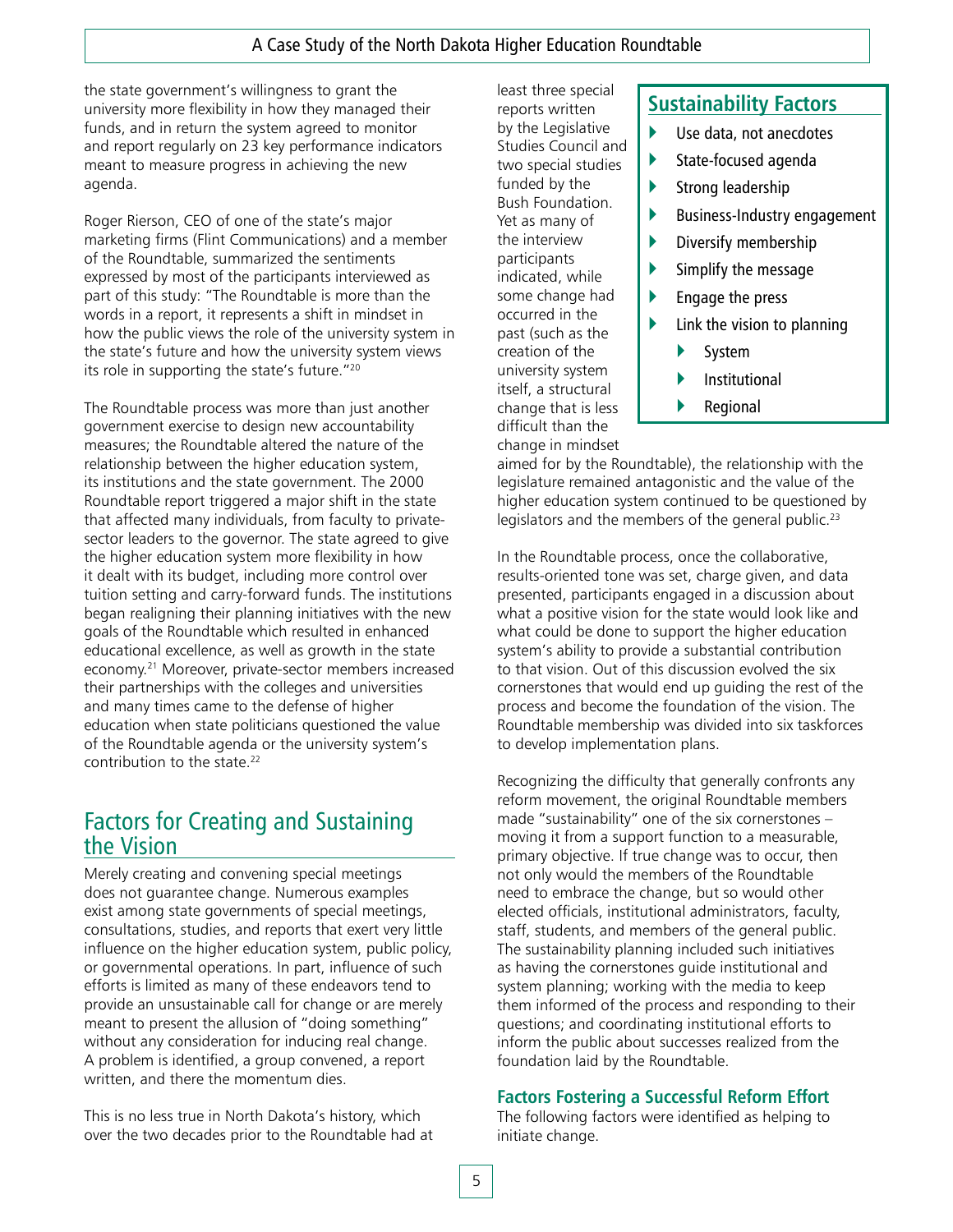**Use of data (not anecdotes)**. As part of the process, two external consultants were hired to assist with the organization of the group and to facilitate the ensuing dialogue.24 In addition, the consultants provided the members with an overview of national and state-level economic, educational, and demographic trends and predictions. The use of credible data helped move general beliefs and speculation about the state's possible future into a solid understanding of current trends and likely future reality and served as a "wakeup call" for many of the Roundtable's members. The presentation of this information helped create a policy agenda that responded to the state's needs as determined by data, not anecdotes.

**State-focused agenda**. From the outset, the cochairs and the external consultants worked to focus the attention of the Roundtable on the needs and future of the state rather than the needs of the university system. In fact, the first meeting of the Roundtable barely discussed higher education. The Roundtable members were presented with state and national economic and demographic trends and then were asked to create a new vision for the state. Only after the group created a vision for the state did they begin to discuss the role of the higher education – and then the discussion focused on how the higher education sector could help achieve the vision for the state.

**Strong leadership**. From the outset, the leadership of the group made it clear that the Roundtable would be different from past legislatively mandated studies. The individuals selected to lead the Roundtable held great influence within the legislative chambers and throughout the state.25 Because of this influence, not only were Roundtable leaders able to solicit assistance from a wide range of individuals representing varied interests throughout the state, but they also set the overall focus and tenor of the group. The Roundtable leadership was action-oriented. Whereas previous studies on higher education focused on identifying and trying to fix those things that were perceived as wrong or "broken" (such as funding), it was apparent from the outset that these issues would not be a part of the Roundtable's discussions. The Roundtable was literally creating a new public agenda for the state and gave higher education the flexibility it needed to aid in achieving that vision.

**Business-Industry engagement**. Participation by business and industry representatives was critical for success, particularly in the early days of the Roundtable, as it altered the very nature of the discussion and subsequent policy action. Business and industry, as a third party, was able to validate concerns and needs raised by both higher education and government leaders. For example, the business and industry

members promoted the value of a high-quality higher education system – not just in terms of workforce development but also for making the state an attractive place for companies to locate and for people to live. Further, business-industry sector pushed the legislature to allow the system more flexibility in order to unleash its creative power and was able to cite the importance of such flexibility from their own experiences. However, the private sector also argued that, in return for the enhanced flexibility, the university system should be expected to account for their efforts in achieving the agenda laid out by the Roundtable. Had the conversation simply been between government and higher education officials, it is likely that the concerns and requests of the higher education officials would have been dismissed as self-interested. It is also likely that higher education would have continued to rebuke calls for accountability as an intrusion on institutional autonomy. Having a third sector involved allowed for a different type of conversation and balanced the concerns and expectations of the other two sectors. The involvement of the business and industry, which represented several segments of the general public, also aided in the acceptance of the Roundtable report as a "public" agenda, rather than an agenda driven principally by the state government and/or the university system.

#### **Factors for Sustaining a Public Agenda**

This study revealed a number of sustainability strategies that contributed to the fact that the Roundtable movement and its new public agenda continued to be embraced by individuals and institutions throughout the state. Sustainability strategies included the following.

**Diversify membership**. From the beginning, the organizers of the Roundtable recognized that having key decision makers from different sectors and public opinion leaders engaged in the process would impact the long-term viability of the initiative. As discussed above, membership included leaders in the government, business, industry, and postsecondary education sectors (including students). Three important nuances are worthy of note.

- **Commitment.** The people asked to participate in the Roundtable were viewed as credible leaders in their specific sectors and as individuals who would be interested in creating a vision for the state and would engage in the execution of the plan and not just in its creation.
- ▶ *Conflict*. The chairs of the Roundtable invited both critics and proponents of the higher education sector to be involved. Since this process was to be about defining a vision for the state, not just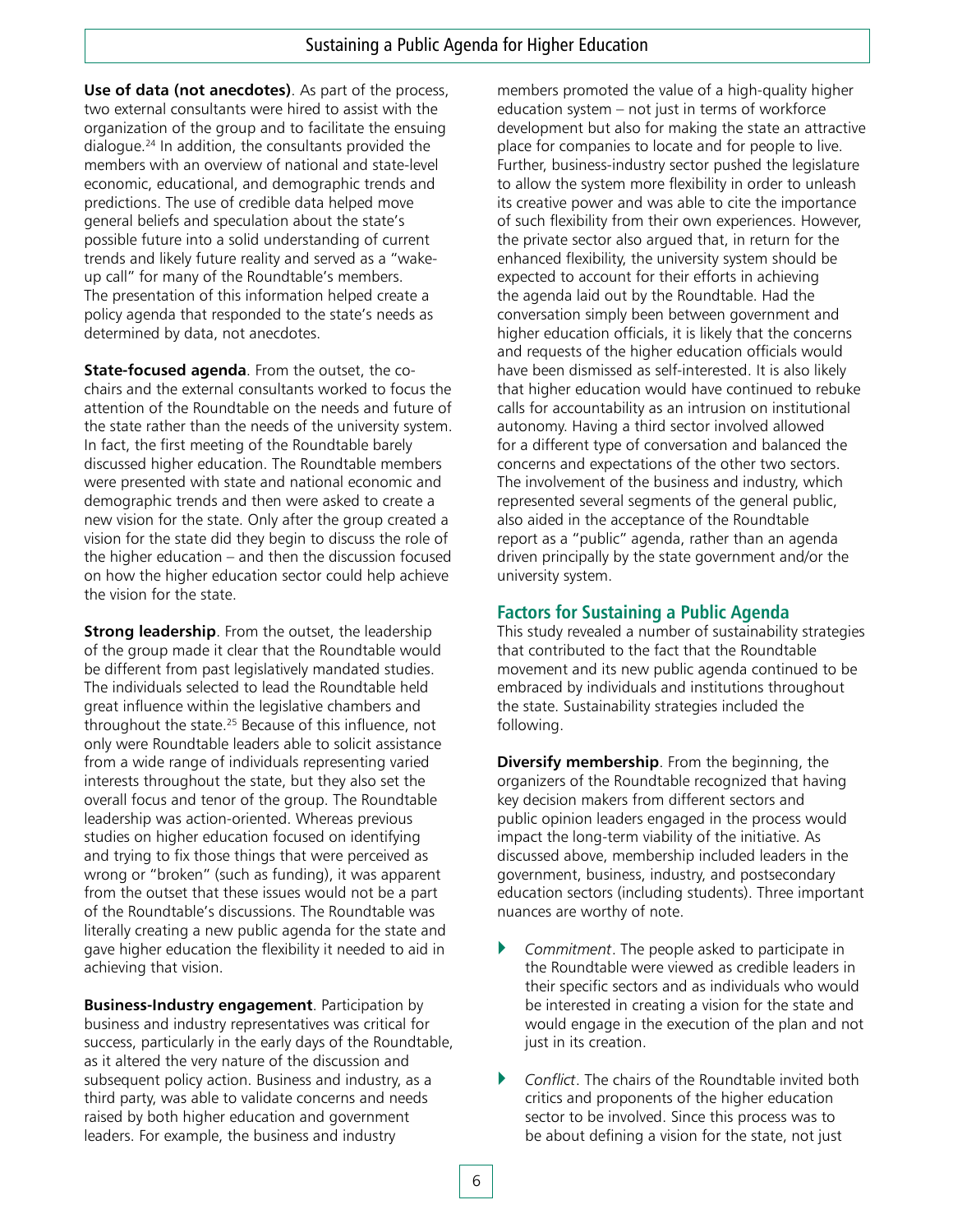the higher education sector, it was important to solicit input and eventually buy-in even from those most critical of the higher education sector. This engagement of varied viewpoints was successful because the leaders of the Roundtable were diligent in keeping members focused on creating a vision. At the same time, they provided an environment that was conducive to critical discussion and accepted disagreement as part of the process.

` *Widespread collaboration*. Broad representation of individuals from all areas of the state provided a wide variety of ideas and lent to the sense of local input into state goals. This inclusion of local input provided something that had been missing from previous attempts at improving higher education – broad support from all areas of the state. For example, the private-sector leaders remained active in educating government officials, the media, fellow business leaders, and the general public about the importance of the Roundtable. They could also "take it home," meaning that privatesector leaders, who are respected in their cities and towns, were able to translate the cornerstones and state goals into something meaningful back home. Many private-sector members also provided testimony during the legislative session and were not afraid to openly express concern about decisions made by state leaders when they believed those decisions ran contrary to the agreements put forth in the Roundtable plan.

**Simplify the message**. Several key messages and catch phrases were developed to summarize the essential nature of the new agenda. The Roundtable members were instructed to simplify their message so that it could be shared with neighbors "across the back fence."26 The most prominent of these simplified messages, "flexibility with accountability," became synonymous with the Roundtable and is often used by the media, faculty, staff, and legislators. In fact, some of the legislation related to the new public agenda is entitled "Flexibility with Accountability" legislation. While such a point may appear to be of little note in the wider discussion of creating a new public agenda, this particular activity (and it is not even clear that it was initially purposeful) was critical for helping a wide range of stakeholders understand the nature of the plan, its impact on the state, and the benefit for its continuation.

**Engage the press**. From the outset, it was important to work with the media to keep them informed about the process, solicit feedback (through representation on the Roundtable), and address their questions and concerns about the report. To be most effective,

members of the Roundtable with media experience had to consider their involvement (or role) not simply as an opportunity to obtain intimate details for reporting purposes; rather, the press's role was similar to that of other roundtable participants – to lend ideas and influence to the process for the betterment of the state, its citizens, and future prosperity. Simply put, Senator Nething's request to cast away preconceived ideas applied to Roundtable members from the press as much as it did any other members. But even members of the press who were not on the roundtable were willing to accept the premise.

In North Dakota, four major newspapers in the state wield great influence over public opinion, and their interest in the process turned out to be important for communicating the Roundtable's proposed initiatives to the wider public. In particular, the university system's Public Affairs Council<sup>27</sup> took responsibility for this cornerstone and developed an action plan, naming specific stakeholders who should be informed of the Roundtable's agenda and creating the key messages to communicate to those stakeholders. Some of the more significant aspects of this plan included meeting with the editorial boards of the four major newspapers in the state; having key members of the Roundtable (e.g., chancellor, board president, and private-sector leaders) write op-ed pieces to be published in the papers; and coordinating the messages being sent by the 11 campuses in the system.

This work proved important for garnering support, not just from the media but from the broader public. In fact, a review of media coverage revealed that while the press was quick to criticize the North Dakota State Board of Higher Education – which serves as both the governing and coordinating board for the state's public colleges and universities – as well as the higher education system prior to the Roundtable, the post-Roundtable press tends to defend the Roundtable and the higher education system. Prior to the Roundtable, it was not uncommon to see editorials with titles like "Basic Governance of Higher Education Needs an Overhaul," "Don't look for malice [in SBHE members] when stupidity will do," "Arrest the State Board of Higher Education," "[Governor] Schaefer to board: Change," or "State's higher ed climate part [of decision to leave], NDSU president says."28 According to most of the individuals interviewed, since the Roundtable began, the media, while at times still critical about certain issues, has become much more positive and supportive of the Roundtable's efforts. Following the Roundtable, articles with titles like "Higher Ed Roundtable Got It Right," "Add 'College' to Basket of N.D. Goods," and "Town and University Connections Complement Each Other" have become more common.29 As one long-time member of the North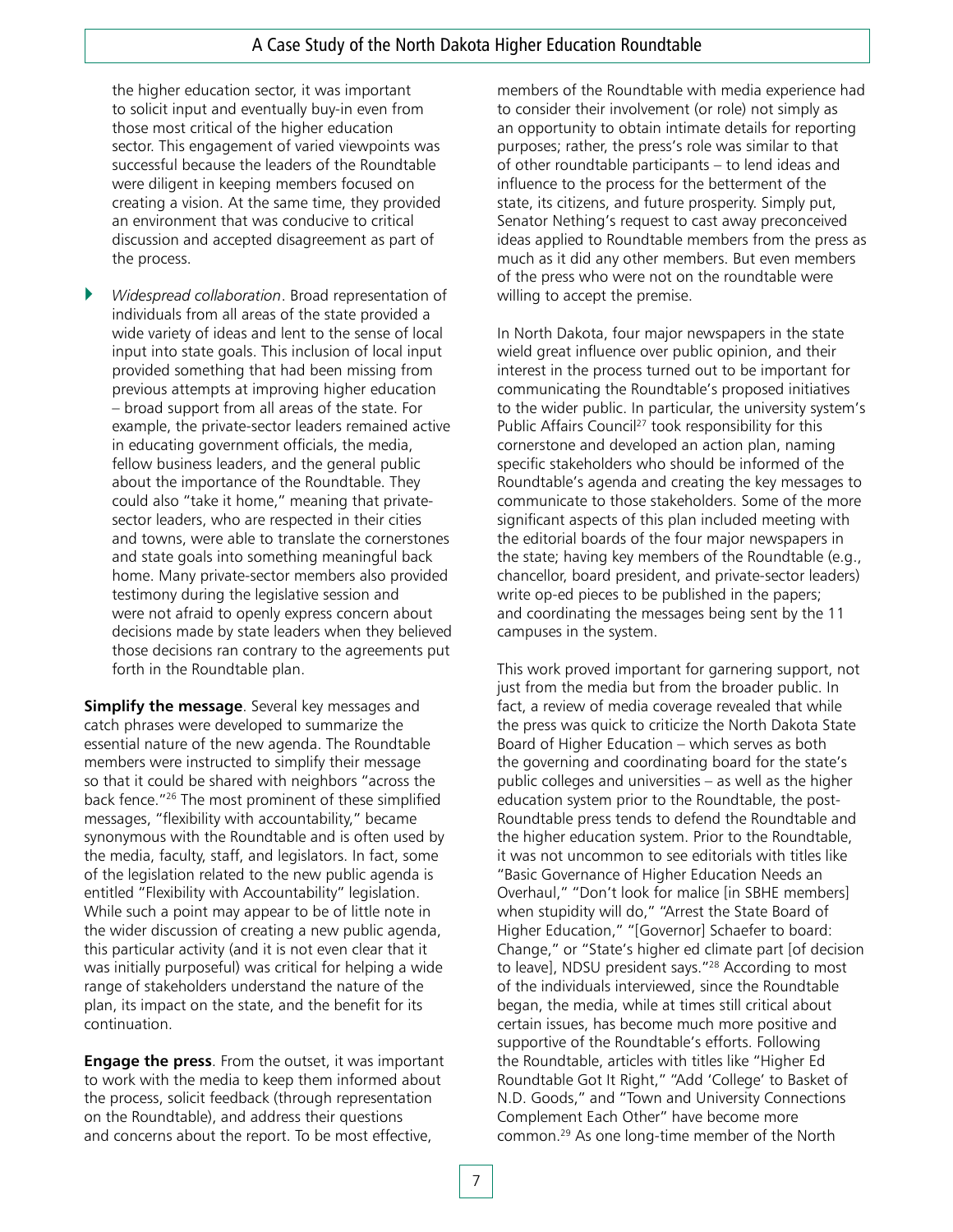Dakota press corps stated, "Following the Roundtable, there was a clear shift in how the universities related to the state, and the successes of the new flexible environment was clear – we saw it every week in our reporting."

In fact, when legislators began criticizing the Roundtable initiatives during the 2005 and 2007 legislative session, many opinion leaders in the state responded with written defenses of the Roundtable, labeling it one of the state's great successes. For example, in a March 13, 2005, *Grand Forks Herald* editorial called, "Legislature Threatens Higher Ed," the editorial board defended the Roundtable approach:

Bullying could destroy the "roundtable" approach in favor of a discredited way to fund the state's colleges…. Leadership in the North Dakota House of Representatives has issued an ultimatum that threatens the state's higher education system…. This is such a misguided and dangerous notion that it will require restraint to discuss it. At the outset, however, it must be clear that…this…is a threat…to the entire university system.30

A year late, in defending criticism about the level of flexibility given the university system, a March 26, 2006, *Fargo Forum* editorial stated,

Higher education in North Dakota is at a crossroads because of the unprecedented progress made in the last few years at the two big research universities…. Decisions made today about the future of higher education will determine if that progress will continue at a pace to keep North Dakota campuses competitive on the national scene.<sup>31</sup>

#### **Link the vision to system and institutional**

**planning**. To align the system and the institutions with the new agenda, higher education leaders recognized that the agenda needed to be integrated into system and institutional planning. The Roundtable report recommended that the university system should have "intellectual capacity and programs aligned with the needs of the state."32 To achieve this goal, the Roundtable recommended that "each institution within the NDUS systematically review its mission and strategic initiatives and take steps to align them with the vision and expectations agreed upon by the Roundtable participants. The vision and expectations should serve as a 'driving force' at each level of the university system."33 The State Board of Higher Education and university system leaders accepted this premise and worked to move the Roundtable vision from the state level to the institution and department level. Shortly

after the issuance of the Roundtable report, the university system began to revise reporting, planning, and budgeting systems to align with the goals of the Roundtable. Now, reporting requirements, such as annual reports, and even requests for new academic programs, are required to align with the cornerstones: if the English Department, for example, desires to add a new academic program, it must justify how that program helps achieve the agenda set forth by the Roundtable.

The oil-and-gas-industry programs at Williston State College and the bachelor's degree in entrepreneurship at the University of North Dakota are a direct response to the workforce development needs of the western part of the state, as well as an example of how the Roundtable conceived of the university system supporting the economic development efforts of the state – in these cases the development of workers for the oil industry and the enhancement of innovative business leaders, respectively.

In addition, the system office now requires each campus to maintain an alignment plan and submit annual updates for approval by the state board. According to the system office, "Campus alignment plans are intended to: 1) document and demonstrate the direct connection between the campuses and the six cornerstones outlined in the Report of the Roundtable; 2) provide a mechanism to help drive the desired changes expressed by the members of the Roundtable and the North Dakota Legislative Assembly; and 3) provide a means for determining and measuring progress toward expectations of the Roundtable and developing a university system that has intellectual capacity and programs aligned with the needs of the state." The purpose of these plans is to ensure that each institution's priorities and planning connect with the direction of the Roundtable. Further, while not mandated, some of the institutions use the alignment plans to guide department-level planning. For example, at the University of North Dakota, all departments are now required to submit their annual reports in a format that justifies how the department's achievements help fulfill the Roundtable cornerstones.

**Link the vision to regional planning**. While not mandated, one area of the state opted to create a regional roundtable after witnessing the success of the state-level roundtable. The creation of a regional roundtable allowed for the Valley City region to mirror the success of the Roundtable by uniting stakeholders from multiple sectors and tying their efforts to the specific needs of their region. According to its director, the Valley Development Group Roundtable was formed "to further grow [the region's] strategic partnership with Valley City State University…. The Roundtable…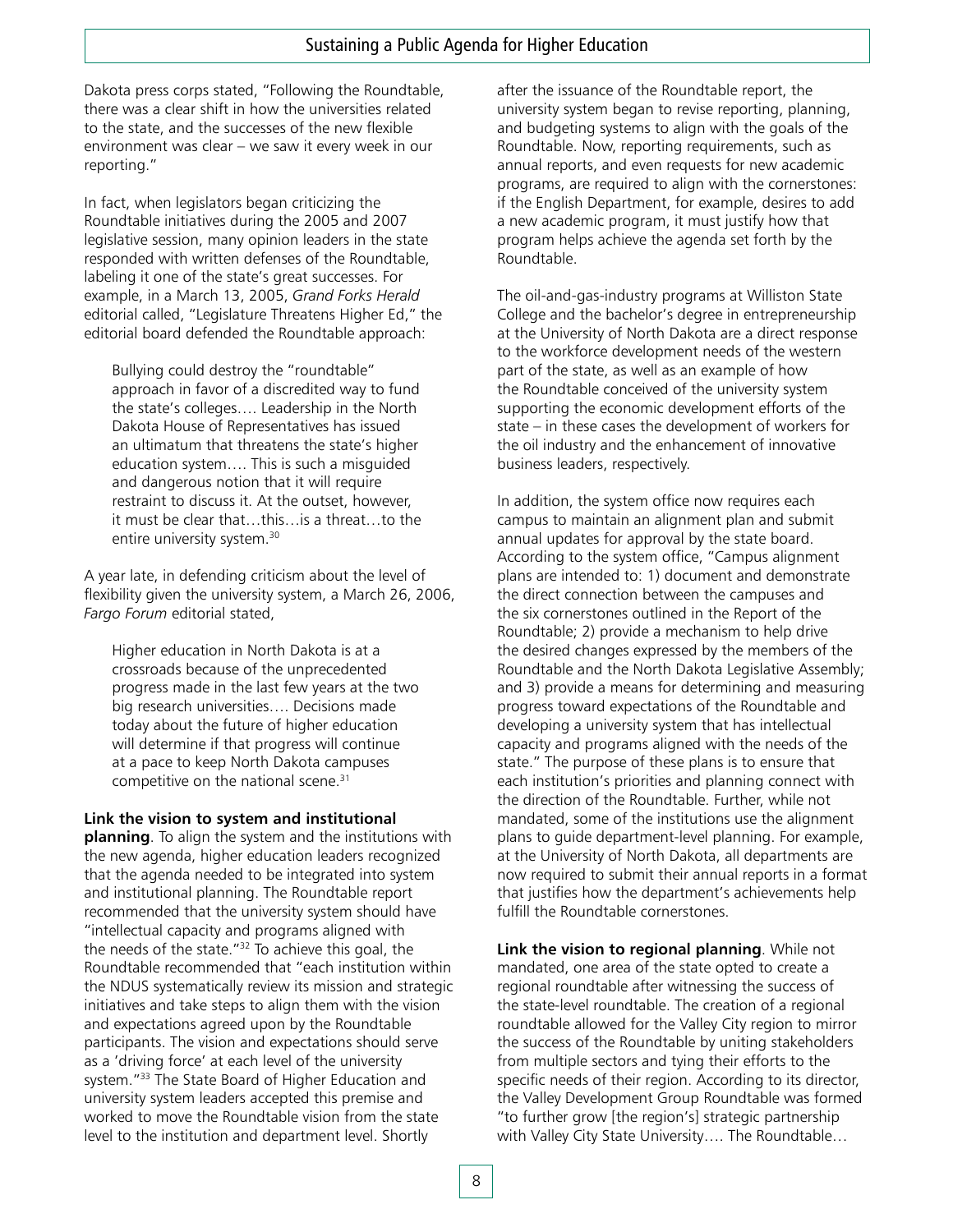addresses how [regional officials] and corporate leaders can capitalize on Valley City State University's strengths to forge exciting new business development strategies and services and work together for mutual benefit."34 Creating a regional implementation of the broader state agenda helped to strengthen "the buy in of local city officials, business leaders, and state legislators," according to one interview participant. It also provided opportunity to create new and strengthen existing linkages between Valley City State University and regional government and business leaders. This effort was not a formal extension of the state-level roundtable but rather an outgrowth of and eventually a contributor to regional progress toward implementing the vision of the Roundtable. This is not to argue that the state roundtable should be regionalized – the power of the North Dakota roundtable was that it created and pursues a statewide vision; however, regional roundtables can translate the state vision into regional imperatives and create broader buy-in for the state vision.

## Challenges to Sustaining the Agenda

The Roundtable and its agenda have continued for more than seven years. This is remarkable given that the Roundtable itself is a temporary creation that must be reauthorized each legislative session. In fact, the original Roundtable group was meant to be a study council designed to produce a report to advise future legislative action. As such, no provision was made in the chartering legislation for any continued role, neither for the Roundtable following the issuance of the initial report nor for the replacement of members. However, the widespread acceptance of the report, including by both the university system and the private sector has led to subsequent legislative reauthorizations of the use of the Roundtable.

More recently, some legislators have begun to question whether the need for the Roundtable still exists or if the Roundtable process might be employed more effectively. For example, there was legislative pressure to exclude business and industry representatives and higher education leaders from Interim Higher Education Study Committee during the 2007 session. In general, interview participants expressed four overarching concerns about the Roundtable. First, there is some question about whether the reauthorized Roundtables have produced any substantive new products (e.g., legislation, policies, or reports). It is true that the most significant products came from the first Roundtable, namely the Roundtable Report and the original flexibility with accountability legislation; however, the Roundtable's ongoing success seems to

depend on perspective. As one interview participant stated, "Success depends on how you define the Roundtable. Has the Roundtable continued to produce new reports? Not really. But it helped foster a new environment that has allowed the university system to be more successful and productive than ever before. If success can be defined as working to sustain that new environment, then I would say it has been successful." Thus, the ongoing existence of the Roundtable has helped to ensure that the public agenda for higher education that it helped to define, and which the state has embraced, has remained the guiding force behind decision making, rather than allowing decision making to devolve into the sum of competing interests.

Further, even though the membership has evolved, primarily due to job turnover, the membership has been stable over the course of its existence. While such static membership has provided some stability to the structure, many interview participants also expressed concern that the lack of new ideas and new blood could be detrimental to long-term usefulness of the Roundtable and that systematic methods for bringing new members with new ideas onto the Roundtable should be considered.

Many interview participants suggested that, had they the opportunity to start the process again, they would make the Roundtable a permanent entity with a review and monitoring function, as well as create a set of guidelines for determining membership and bringing new members onto the Roundtable. As of the writing of this report, the Roundtable's original vision has continued to guide the higher education system and receive significant support from the private sector and the press. However, several structural and political obstacles may have diluted the influence of the Roundtable more recently, raising the question as to whether there is a need to revisit and revise the Roundtable's vision. A discussion of obstacles follows.

**Loss of an historical understanding**. One of the primary objectives of the originators of the Roundtable was to create a group inclusive of a diversity of opinions, backgrounds, and networks. Further, the Roundtable report clearly indicated the need for sustaining the vision and several successful initiatives were created to communicate the need and importance of the new public agenda to stakeholders throughout the state. As discussed above, there has been great effort to influence key opinion leaders and press coverage about the various institutional initiatives has been distributed to legislators. While sustainability efforts have focused on chronicling the enhanced productivity and innovation of the university system, little effort has been put toward reminding or educating people that these successes are only possible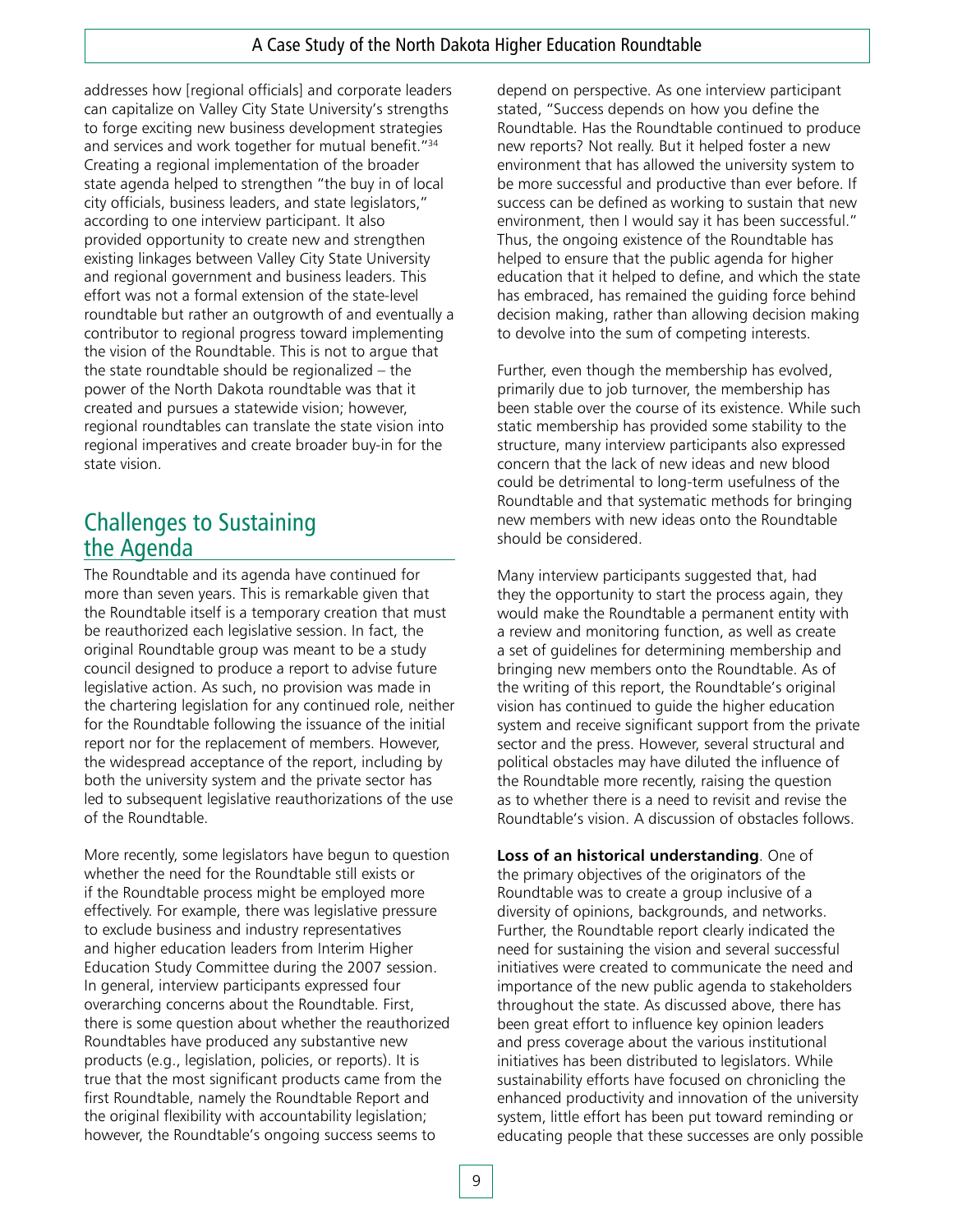in the environment of trust and common purpose fostered by the Roundtable vision.

As time has passed, there has been less and less focus on helping people understand the reason for the Roundtable and its role in creating change. What is it? Why was change needed? Why does it continue to be important? This leads new and some senior state leaders to question why the Roundtable and the agreements made as part of the Roundtable are needed to sustain the new results. Yet, every president who participated in the study and was working in the university system prior to the Roundtable indicated that the pre-Roundtable environment simply did not allow for innovation. As one university president stated, "It was a six-month process just to request moving money from the pen budget to the pencil budget. While we always had ideas for new projects, if the money was not allocated in the original biennium budget, the new ideas would die on the branch because it wasn't worth the effort to request a reallocation in the budget."

**Structure**. Being an annually reauthorized committee of the interim legislative council creates certain scenarios that can make it more difficult to sustain the agenda. For example, the Roundtable has tended to follow the prescribed legislative calendar and format. As noted by several of the interview participants in all sectors, regular meetings and ongoing involvement of Roundtable members is important to keep people energized and involved. In the current structure, meeting once a year may not produce the kind of regular contact and involvement that is needed.

**Lack of membership guidelines**. As the Roundtable was initially created for a one-time study of the higher education system, no provision was made for the selection, succession, renewal or replacement of members. The leaders of the initial Roundtable selected the original 61 members to represent various educational, governmental, and business segments within North Dakota. As successive legislatures continued the authorization of the Roundtable, the membership was sustained over time, with turnover being limited to people leaving and assuming new professional roles (e.g., NDUS chancellor or CEO of a private sector firm).

While the agenda changed very little over time, which testifies to the strength of the original set of recommendations, the lack of ongoing engagement of Roundtable members in the implementation of the agenda (other than an occasional informational meeting) led many members and other key leaders to question the long-term worth of the Roundtable. Two issues arose through the interviews. First, many respondents indicated that they believed the opportunity to engage new members or rotate out old members would have further aided in sustaining the

agenda by helping new leaders gain an appreciation of the process and introducing new ideas into the process. Second, many people suggested that the size of the Roundtable presented the possibility of it becoming unwieldy. Yet the use of task forces within the Roundtable helped to focus the attention of the groups and provide opportunity for all members to contribute to the creation of the Roundtable report.

**Control vs. accountability**. One of the substantive issues of continuing debate is the amount of accountability that should be required of the university system and its institutions. As part of the Roundtable process, the legislature agreed to end a decadesold policy of strict financial control over institutional budgets. In return, the system was required to monitor and report on a series of accountability measures.<sup>35</sup> The interview participants divided into three groups.

- ` *Accountability is adequate*. All higher education representatives expressed a general happiness with the flexibility-accountability balance. University presidents, in particular those who had been in office prior to the Roundtable, greatly valued the financial flexibility received after the Roundtable and cited it as a fundamental reason for institutional successes achieved in the past seven years. In return, they had little concern about accounting for institutional efforts. There were also a number of legislators that believed the current system contained significant measures to ensure accountability.
- ` *Accountability is excessive*. The entire private sector expressed concern over the "excessive" reporting requirements that were a part of the Roundtable. They understood the value of the flexibility given institutions and acknowledged the need for accountability systems. Based on their experience in business, they believed it more effective to track a "handful of key indicators," rather than requiring institutions to exert time tracking a range of indicators that do not necessarily contribute to long-term performance.
- ` *Accountability is insufficient*. The elected state leaders were divided between those who believed the system to be an effective balance of flexibility and accountability and those that believed that too much flexibility had been given to the institutions. This latter group of individuals seemed concerned about the loss of control once held by the legislature and desired increased levels of accountability, even though it is the strategic realignment of accountability that has been cited by members of the Roundtable and others as the source of the Roundtable's success in achieving its vision of and the systems' ability to better respond to needs of the state.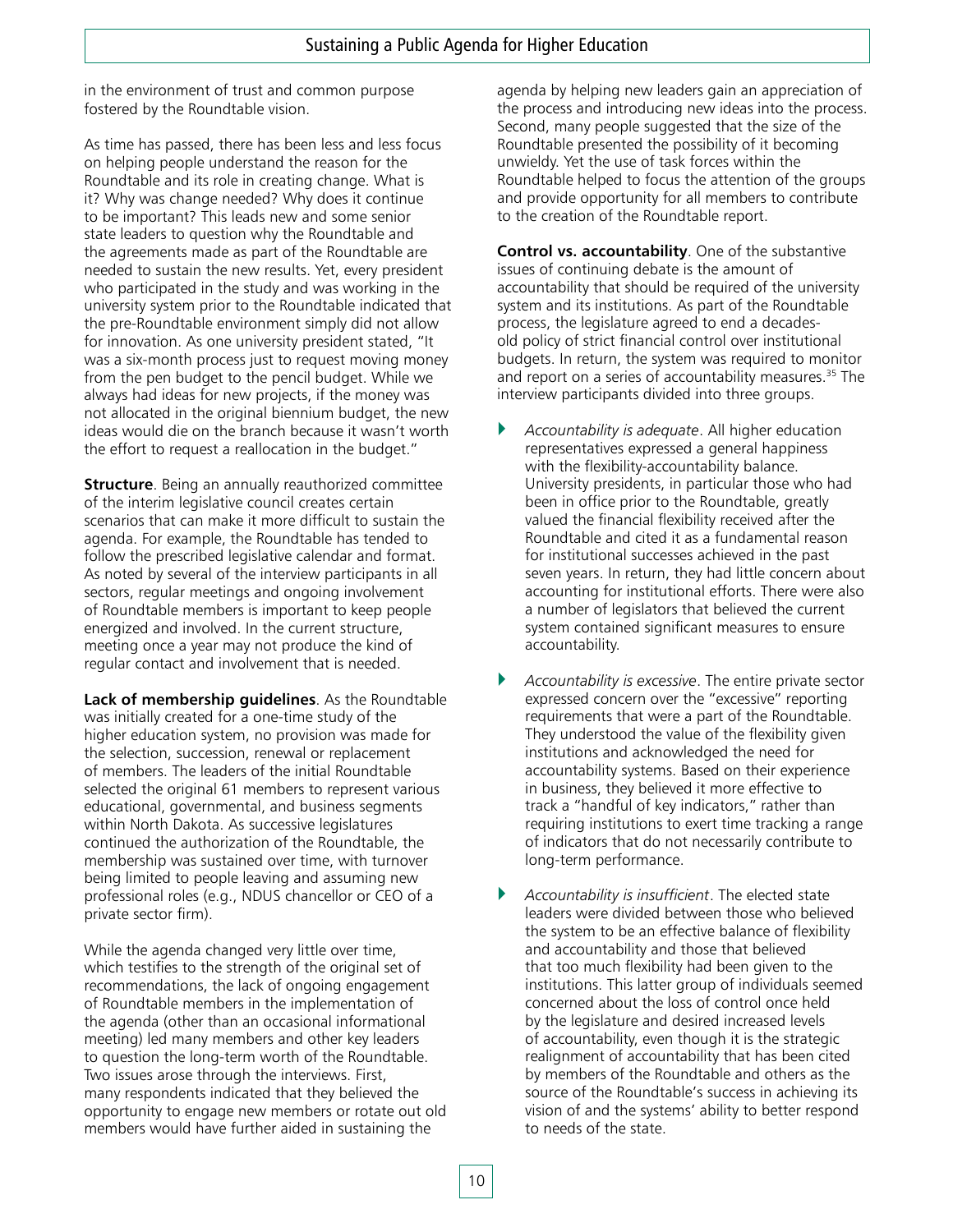` **Dealing with political and academic turnover**.

The nature of both the political and academic environments is one of continual change in leadership. Politicians retire or fail to gain reelection. A new governor causes a significant turnover in the leadership of the bureaucracy. State board members change based on term of office and interest of the governor. Institutional presidents retire or take new jobs.

### **Overview of Leadership Turnover**

The following summarizes the changes in academic and political leadership between the Roundtable's creation in 1999 and July 2008.

- ` All members of the N.D. State board of Education.
- ` There have been five chancellors since 2000.
- ` 9 of 22 NDUS institutions have new presidents.
- ` 1 of the 2 remaining presidents announced his retirement.
- ` 45% of the Senate and 49% of the House members left office between the 56th (1999) and 60th (2007) legislative sessions.
- ` Changes in majority party leadership in both chambers.

The issue of leadership turnover is less a stated concern than an observed reality. The Roundtable vision has been sustained through significant turnover in both the academic and political sectors. In part, the obstacles created by turnover were diminished because some key positions were filled by people who participated in and understood the Roundtable process. For example, just months after the issuance of the initial Roundtable report, a new governor was elected. In this case, the new governor, John Hoeven, had been a member of the Roundtable and continued his support via his new office. The immediate past system chancellor, Eddie Dunn, was charged with administrative responsibility for the Roundtable during its first five years of existence, while he served as vice chancellor for strategic planning. Further, prior to assuming his new role, the current Chancellor served as chief of staff for Governor Hoeven for six years. A list of other significant transitions can be found in the box on the left.

The turnover within the university system has not been as problematic as that outside of the system. As one senior system leader recalled, "Coming into the system, I was very excited about the Roundtable and the role it played in creating a new public agenda. It would have been hard not to embrace it. The system staff,

institution heads, the board [of higher education], and the public all embraced the initiative, and it was clear that it was what was guiding system planning."

## Suggestions for Sustaining a Public Agenda

While not all states face the same demographic and economic conditions as North Dakota, the creation of structures and processes similar to the Roundtable could benefit other states in engaging and sustaining reform efforts that create a public agenda for the state. Such structures can serve to protect reform initiatives from the forces associated with the turnover that is often prevalent in political and academic settings. The findings from this study suggest six key actions are foundational to sustaining reform efforts:

- Review, define, and renew the compact.
- Identify, engage, and renew key stakeholders.
- Create clarity and assign responsibility.
- ` Make the plan relevant and renewable.
- Communicate the agenda and its successes.
- Reinforce the agenda through integration.

These six actions and related implementation strategies are distilled from the wide range of documentary data and interviews collected as part of this study and are intended as general guidelines to aid states in creating structures to sustain reform efforts.

#### **Review, define, and renew the compact**.

Understanding the current and historic relationship between the state government and higher education, as well as assessing how the general public regards the state's higher education sector is crucial for creating a report that is sustainable over time. In the case of North Dakota, the redefined compact between the state legislature, higher education, and business and industry served as the foundation on which the report was based and served to create positive forward momentum for implementing the public agenda.

After a couple of years, problems arose as some legislators pushed for a return of the previous relationship with the government, seeking more control over the universities. Part of the problem was that while provisions were made to sustain the agenda, no provisions were made to educate legislators and other leaders about what necessitated the new compact and how it allowed for the Roundtable to be successful.

**Identify, engage, and renew stakeholders**. The second component for creating a sustainable agenda is *engaging* stakeholders and renewing their interest – not merely listening to them. Creation of the Roundtable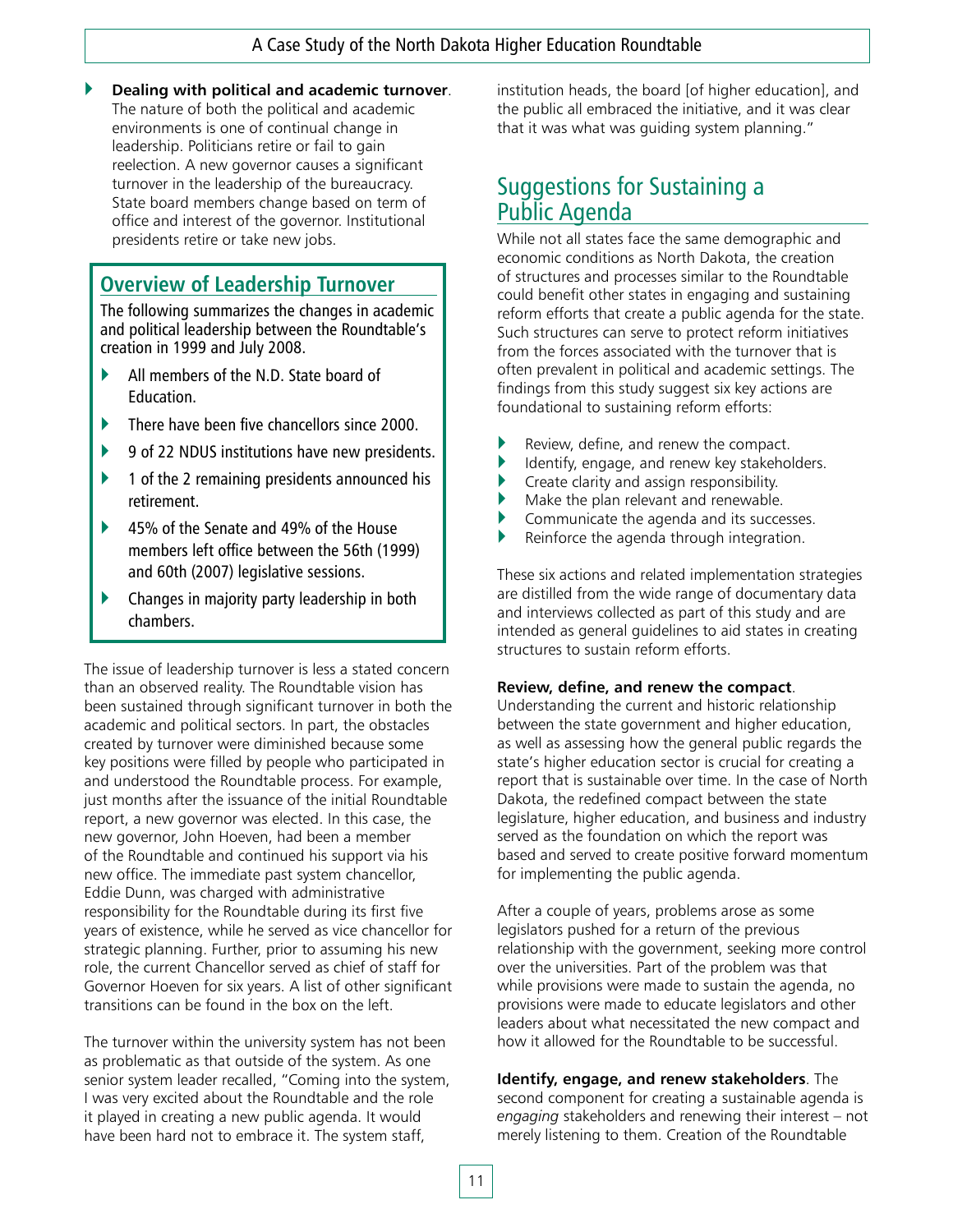provided the forum for stakeholders to inform and participate in the reform dialogue, which allowed them to "own" the vision and individually want to work to support it. Previous efforts allowed for stakeholders to provide testimony but not engage in discussion or form recommendations. As such, there was little support by external stakeholders. The forum used to initiate and derive the reform agenda should allow stakeholders to engage in discussion and be free to air disagreements and address concerns.

But, it is also important that mechanisms be established to continue member engagement and renew their interest in the new agenda. Even if the substance of the agenda remains fairly consistent over time, people need to be continually re-engaged with it, particularly those members outside of academe.

**Create clarity and assign responsibility**. The third component for sustaining reform is clearly defining the components of the plan, assigning responsibility for completion of those components, and defining appropriate accountability measures. Actors should be held accountable for achieving the vision but allowed the flexibility to determine how best to reach that achievement. In addition, the directives described in the plan can be used to demonstrate to the public the extent to which different sectors are fulfilling their assigned areas of responsibility.

- ` *Define the components of the agenda*. To guide the development of the reform effort, a document articulating its goals and required action steps should be produced.
- ` *Assign responsibility for completing the components*. In addition to defining the goals, the document should assign the responsibility for their completion to the appropriate individuals, associations, organizations, or sectors.
- ` *Hold multiple stakeholders responsible.* Responsibility for implementing and overseeing the reform efforts should be assigned to all sectors. Successful reform requires a partnership of government, business and industry, and higher education. Each partner needs to be aware that they are part of a larger effort and that they will benefit from and need to support the work of the other.
- ` *Allow flexibility, expect accountability*. The public expects its elected representatives to hold its public bureaucracies, including colleges and universities, accountable for helping to achieve state goals. The creation of a coherent public agenda makes this easier as it provides a definition of what the

public should expect from its higher education institutions; however, accountability should not be viewed as synonymous with control. One of the crucial arguments made by the private sector during the Roundtable planning meetings was that organizations (whether they be public bureaucracies or private firms) hire professionals who have the requisite knowledge and skills to most effectively achieve organizational goals. Thus, the state government should allow the higher education system and its institutions appropriate flexibility to allow them to determine how best to achieve the goals put forth in the agenda, all the while requiring the system to measure key performance indicators to insure that the goals are being met.

**Meet regularly. Regular meetings (twice a year or** more) keep members focused on the plan and can ensure that individuals are held accountable for its execution. Further, continuing the involvement of stakeholders allows for them to ensure that the reform efforts remain relevant to various sectors. These meetings can be composed of the entire group or subgroups organized by region, sector, or task. Indeed, many members of the private sector believed that regular meetings were important for demonstrating the state's commitment to the plan and expressed concern that as the Roundtable aged, meetings became more irregular and attention began to wane.

**Make the plan relevant and renewable**. The fourth component needed to sustain a reform effort is to ensure that the plan is relevant not only to the members of the Roundtable but also to higher education institutions and their faculty and staff, as well as to local communities and families. In order to garner widespread buy-in (and support), the people of the state need to believe the reform efforts affect them, their families, and their communities in positive ways.

Creating relevancy takes more than simply writing proposals focused on citizens. People need to understand how the agenda affects their lives. The following are suggestions for creating and communicating a relevant plan.

**Focus on the future. Attempts to confront the past** can often impede planning for the future. Efforts should be taken to identify and remove from the table topics of major debate that dominated past discussions but did not result in progress. Instead, the focus of the planning should be to determine future needs, steps for addressing those needs, resources to achieve those steps, and methods for holding partners accountable.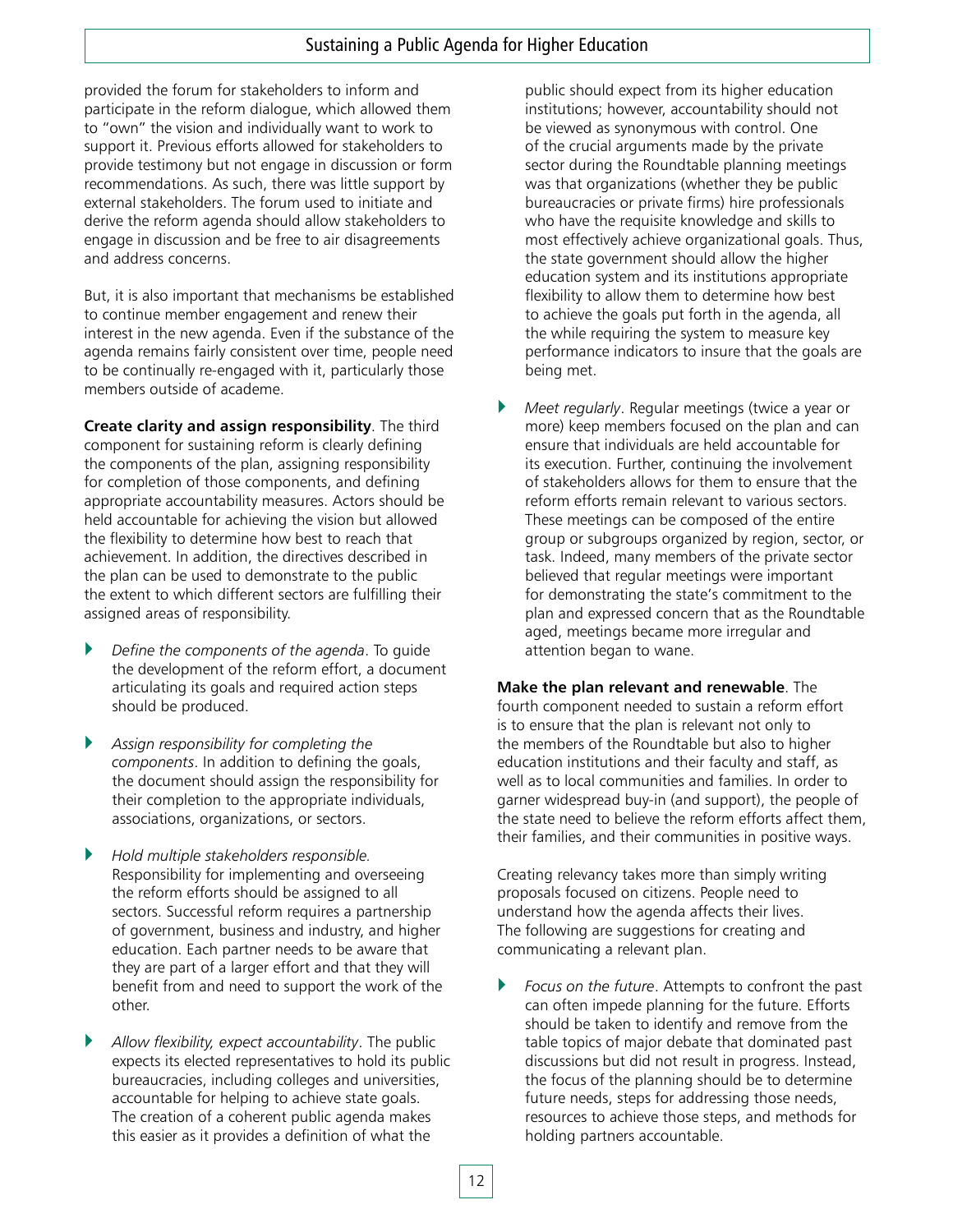- ` *Create a state agenda, not a higher education agenda*. The reform effort should start by considering the future of the postsecondary sector in the context of state needs and trends. Relevancy can come from focusing on creating policies and structures that foster and sustain economic prosperity and improved quality of life for the citizens of the state. Focusing on the state level shifted the discussion from how the state could support higher education, to how higher education could support the state. This helped legislators recognize the importance of the higher education sector to the state and made it easier for them to talk about funding because they could more readily see how an investment in higher education benefited the state.
- ` *Renew the agenda and revitalize membership*. Great effort was placed on sustaining the vision of the Roundtable by celebrating successes and communicating with stakeholders beyond the Roundtable membership. However, the same efforts were not given to maintaining the vibrancy of the report and revitalizing the interests and energy of the Roundtable's members. Over time, some of the members, particularly those not regularly engaged with accomplishing the agenda, began to question the ongoing need for the Roundtable, primarily as new "products" were not evident. To some of the members, it was not clear the extent to which the Roundtable report continued to influence activities within the NDUS or how the continuing existence of the Roundtable helped maintain the relevance and importance of the agenda. It is important not just to show the achievements due to the agenda, but to also demonstrate how the agenda helped yield those achievements. Further, Roundtable members should be occasionally reengaged to help assess the implementation of the agenda and determine what, if any, changes may be necessitated by changing environmental considerations.

**Communicate the plan and its successes**. The fifth component for sustaining the reform effort is to communicate to the public and the legislature the plan and the successes that emanate from its implementation. The importance of this step is often overlooked; but any statewide reform effort needs the buy-in and support of leaders from across the state and from a wide range of sectors. Merely producing a report will not achieve such support. It is important to note that the development of a communications plan is important for delivering the agenda defined by the leaders, not for "spinning" or political maneuvering. Sustaining any change, regardless of the size of the organization or system, requires a well-defined and well-executed communications plan.

While it is true that creating and sustaining change throughout an entire state can be more challenging than doing so within a single office or an institution of higher education, the three basic rules for effective organizational communication remain the same: create a simple message; repeat that message; and use multiple forms of communication.

- ` *Create simple messages*. The core of the plan needs to be distilled into three to five key messages that can be easily consumed by the public and incorporated into written and oral communications. For example, the Roundtable report was summarized with several simple messages, such as "flexibility with accountability," "unleashing the entrepreneurial spirit of the university system," and "contributing to the economic vitality of the state."
- ` *Repeat the messages*. Communicating these messages through a report, in testimony at a committee hearing, or in an open letter to the editor of a major newspaper may receive some attention, but it is not likely to elicit the widespread support to sustain the messages. The messages need to be repeated to the public, to legislators, and to members of the higher education community at every opportunity. Not only do these stakeholders need to understand the existence of the reform effort, but they must be able to summarize and talk about the primary components of that new agenda. And while the constant repetition may seem awkward, people need to hear messages multiple times before they fully embrace them.
- ` *Use multiple media forms to communicate*. When considering an entity as large, complex, and diffuse as an entire state, there is no way to reach all stakeholders without using multiple forms of communication. The report serves as a foundation for the entire agenda and may be of interest to individuals looking for more information; however, not many people are going to read the report without first recognizing its importance. The many ways to communicate the messages include but are not limited to: testimony at legislative hearings, writing letters to the editor, institutional or system press releases, institutional or system reports, speeches given by members of the roundtable to various internal and external groups, and so forth.
- ` *Engage the press*. One of the most important components to success, and one often overlooked and therefore worthy of further mention, is the engagement of the print media. Such outlets often hold a great deal of sway over public opinion and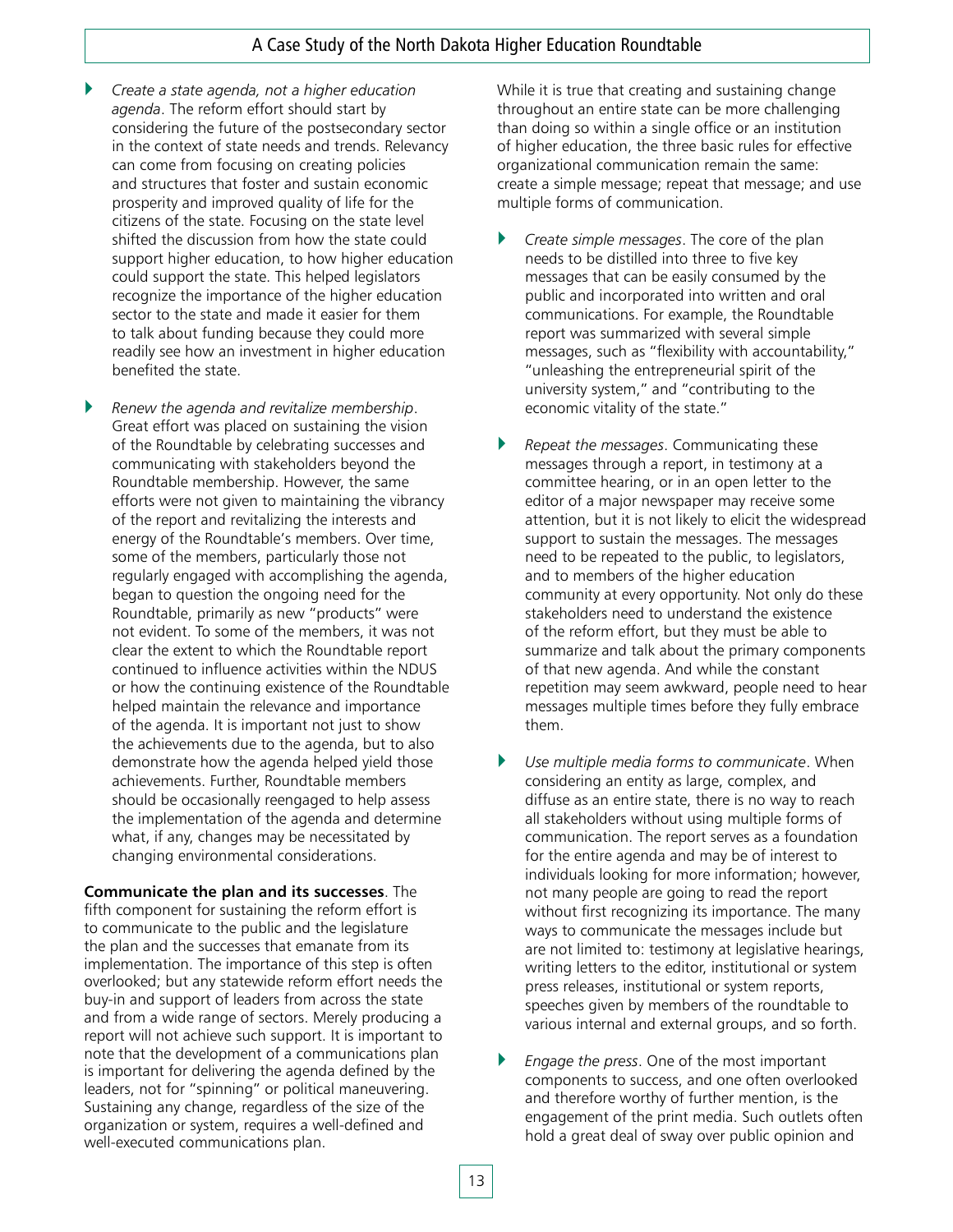can be very helpful in garnering widespread buy-in for any reform effort. Members of the initiative should consider meeting with editorial boards and other opinion leaders to discuss with them the purpose of the group and importance of the reform.

` *Communicate results*. Once the reforms are implemented and successes begin to occur, it is important to communicate those results to the stakeholders so that they know the worth of the reform. It cannot simply be assumed that stakeholders will take for granted that the new agenda will yield success. Without reinforcement, it is very possible that individuals will desire to return to the previous way of doing business. For example, while the North Dakota University System produced an annual accountability report that chronicled the progress made in the agreed-upon key performance indicators, great effort was also put into using media reports and other public information to tell the story of the Roundtable. Even with all of this effort, some legislators indicated they were not sure of what successes had materialized from the efforts of the Roundtable. Stakeholders want to see not just how well the system is performing, but also how the new initiative affects their region and its citizens.

#### **Reinforce the agenda through integration**.

The sixth component, and the one that best ensures sustainability, is to integrate the plan into the academic and political systems. Each state will have its own set of systems in which the agenda will need to be integrated; however, such integration is paramount to ensure sustainability through political and academic leadership transitions.

` *Create a structure that can guide and monitor the agenda*. Sustainability requires the existence of a structure that can guide and monitor the reform efforts.<sup>36</sup> This entity should be a continuing group that is not attached to a particular governor or other political entity. The Roundtable has been fortunate to be reauthorized during each legislative session; however, there is no guarantee that this will continue. While the Roundtable's agenda has been integrated throughout several planning and organizational systems in the state, this integration would not have been possible had the Roundtable not had a continuous presence for at least four to five years. It should be noted that such a structure may not have to be exclusively focused on the higher education sector's role in achieving the public agenda. While it is beyond the scope of the data collected in this project, it is possible

that pre-K-16 councils or economic development councils could also serve this structural role.

- ` *Engage and educate new leaders*. The strength of the Roundtable is that it is a formal structure that transcends the governor, legislators, political parties, and university presidents and can sustain itself over several years. This has proven true by the initiative's resilience, despite significant turnover in leadership positions. However, criticism continues to arise from individuals who were not a part of the Roundtable, particularly those who were not in leadership positions during its creation. While not all criticism can be calmed through discussion, it is important to keep the people informed about why the Roundtable was created and its role in creating the public agenda. This could include covering the topic during legislative and new employee orientation programs, creating easily digestible communications about the history and successes, and rotating roundtable membership to involve new and different perspectives.
- ` *Link the new agenda to system and institutional planning*. Make the agenda part of the planning process at both the institutional and system level. For example, new program requests must demonstrate value using the components of the agenda. Further, linking annual reporting requirements with expectations of the agenda provides a regular forum for institutions to evaluate the extent to which organizational goals align with the new vision. This reinforces the importance of the agenda and demonstrates to both internal and external stakeholders how it guides organizational decision making.

**Link the agenda to regional planning**. One of the key components of creating a new public agenda is making it a statewide vision, not a higher education vision. As such, this allows for integrating the agenda into systems that are not directly part of the higher education sector. For example, one area of North Dakota created its own Roundtable to develop a regional plan. Those associated with both Roundtables attested to the regional Roundtable's ability to create buy-in from local legislators, business leaders, and city government officials for the state Roundtable. Other states may consider the creation of regional roundtables to help implement the public agenda and foster wider support from stakeholders.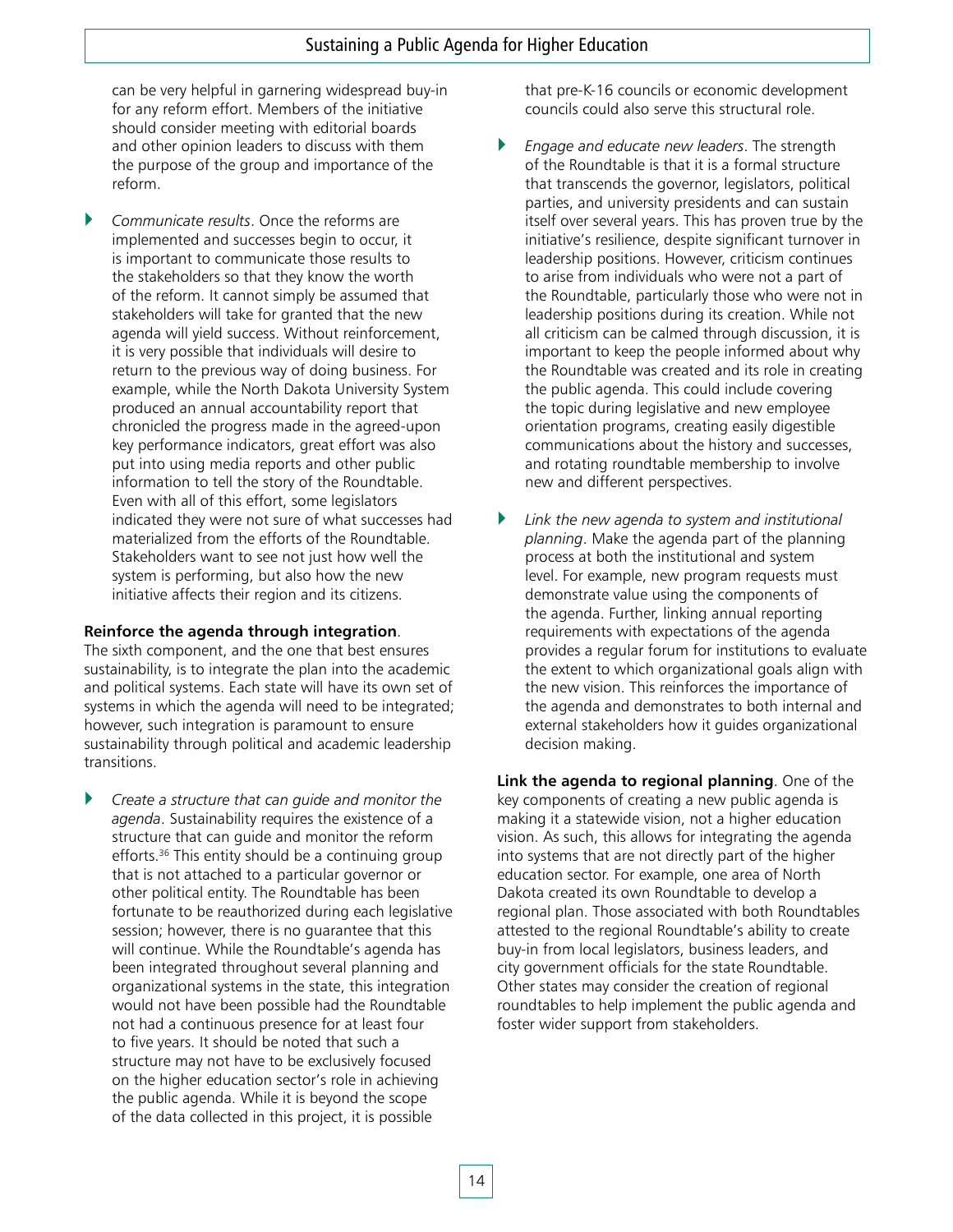### **Summary**

This report analyzes a case study of the North Dakota Higher Education Roundtable in order to understand the nature of its success and distill suggestions to guide other states seeking to implement a sustainable public agenda. The focus of the report centered on suggestions for sustainability; however, there are two other critical components that should also be mentioned. First, the Roundtable worked to redefine the public compact: that is, the nature of the relationship among higher education, the state legislature, and business and industry. Second, the Roundtable issued a written agenda to guide future decision-making processes that related to higher education.

The new compact and written agenda provided a solid foundation, but there were five other factors that states should consider when creating a sustainable agenda. First, the compact between the sectors (e.g., higher education, the legislature, and business and industry) should be reviewed, and the intended nature of the relationship between these sectors defined. Second, the stakeholders, particularly those from business and industry, need to be engaged in such a way that they feel ownership of the process and agenda. Third, the agenda needs to be clearly relevant to the lives of students, families, and other taxpayers. Fourth, the implementation plan should establish a clear set of goals and assign responsibility for their achievement to the appropriate stakeholders (and all stakeholders should be responsible for part of the agenda). Fifth, the agenda and its achievements need to be systematically communicated to everyone in the state. Sixth, the agenda should be integrated into planning and decision-making processes so that it is continually and systemically reinforced.

Due to the amount of effort required to create a state agenda, substantial consideration needs to be given also to how to sustain that agenda over time. The findings from this study provide states with suggestions to build their own sustainable public agenda in wide range of public policy arenas.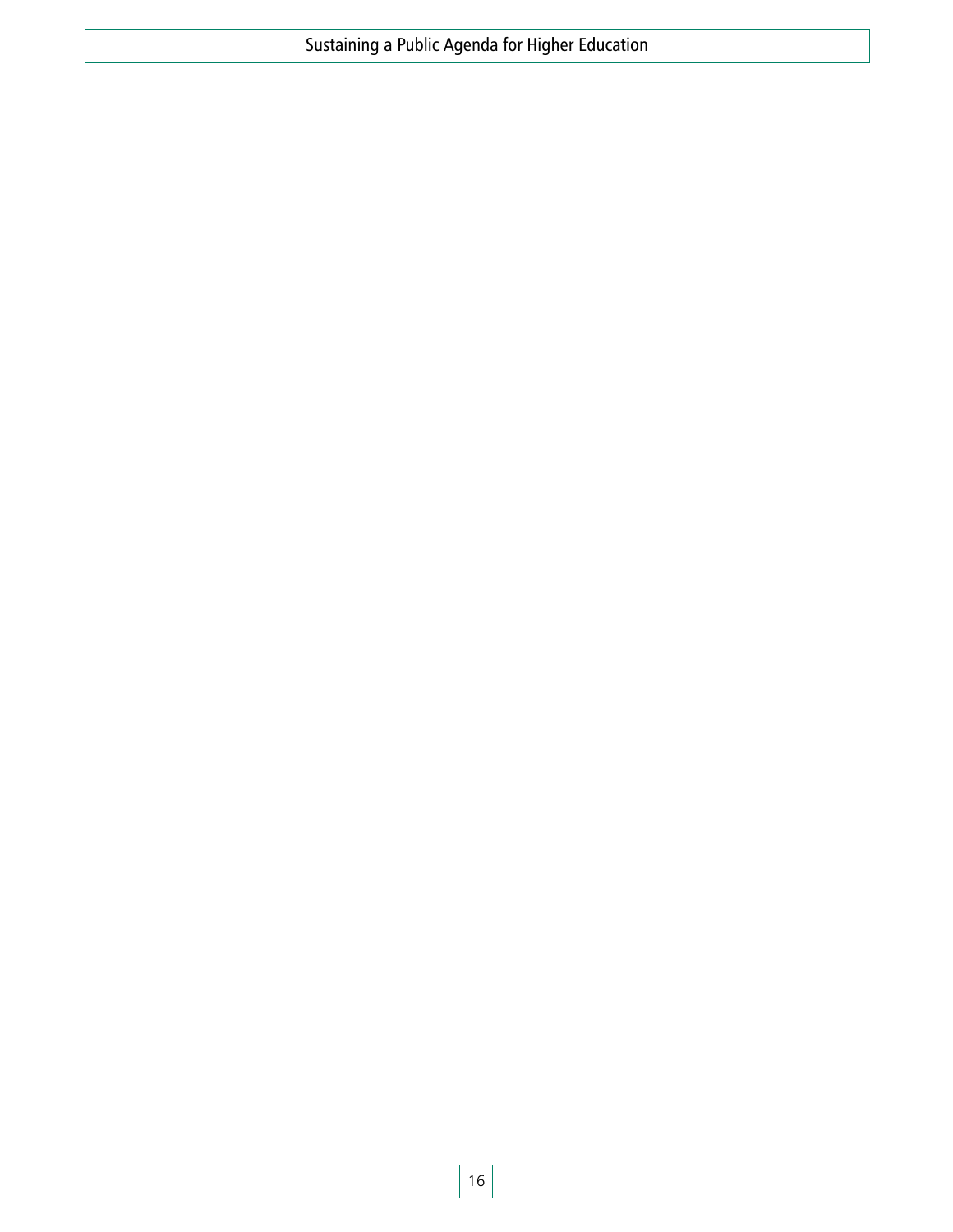## Epilogue: An Update on Recent Events Relating to North Dakota's Roundtable

#### **Dennis Jones, President of the National Center for Higher Education Management Systems (NCHEMS)**

Since this case study was written, several more chapters of the North Dakota story have unfolded. The North Dakota University System's selection of a new Chancellor with substantial experience as a legislator and as chief of staff to two governors – along with the naming of new Board members – allowed the slow process of rebuilding legislative faith in the State Board of Higher Education to begin (faith that had been lost previously as a result of Board personnel actions and leading to a legislative session that was difficult for the North Dakota University System in 2007). The reconciliation process has not yet been completed, but the signs are positive.

Equally important was the convening of a legislative Higher Education Interim Committee subsequent to the conclusion of the 2007 legislative session. This committee was charged with:

Study[ing] the means by which the North Dakota University System can further contribute to developing and attracting the human capital to meet North Dakota's economic and workforce needs, including ways to increase postsecondary access, improve the quality of education, contain costs and other means, including productivity, to maximize the usage of the University System in meeting the human capital needs of the state; including the mix of institutions, educational attainment gaps, degree production gaps, recruitment and retention of students, and workforce training needs; and including a review of the impact of the state's changing demographics on the University System long-term financing plan.

In fulfillment of that change, the Committee has addressed a wide array of topics. It has:

- 1. With the assistance of one of the consultants involved with the 1999 Roundtable, updated information about the economic, demographic, and educational landscape was reviewed. This review allowed the committee to build from a common base of knowledge and helped to explain to new members of the Committee why the initial Roundtable selected the goals that it did.
- 2. Revisited the goals established by the 1999 Roundtable. The goals have essentially been

reaffirmed, but placed in a broader context; a goal calling for the education attainment level of the North Dakota workforce to be the best in the world has been added as the overarching goal. A goal calling for the North Dakota University System to function more as a *system* has also been added.

- 3. Reviewed the accountability measure associated with the original goals and subsequently placed in statute. It is likely that this review will lead to the addition of a few measures to reflect the added goals, though the overall list will be pared back. A concerted effort is being made to identify the measures that are of central importance to the legislature while recognizing a more extensive list that should remain within the purview of the State Board.
- 4. Discussed at great length the approach to funding the North Dakota University System. While no firm action has yet been taken, it appears that the approach to funding may be one that:
	- $\blacktriangleright$  Sustains the viability of all institutions in the System.
	- $\blacktriangleright$  Removes incentives for institutional growth.
	- $\blacktriangleright$  Provides for targeted investments in the capacity of the System.
	- ` Includes a performance funding element.
	- $\blacktriangleright$  Funds depreciation of the institutions' physical assets.
- 5. Addressed the topic of governance, a reflection of lingering frustration with actions of prior Boards. While no fundamental changes are currently being contemplated, there is interest in improving the process by which the pool of potential Board candidates is developed.

Importantly, the Committee has reasserted the value of the Roundtable mechanism. A meeting of the Roundtable will be held in early October; it will provide a forum for review of the Committee's work and receipt of recommendations for changes before the Committee's final report is prepared. Tentative plans call for two meetings of the Roundtable each year, one to review progress on achieving the stated goals and the other to review the Board's initiatives and strategies for moving forward.

Although the Committee's work has not been concluded, its impact is already being felt. The goals for 2009 adopted by the State Board explicitly address several of the issues that arose during the Committee's deliberations, for example: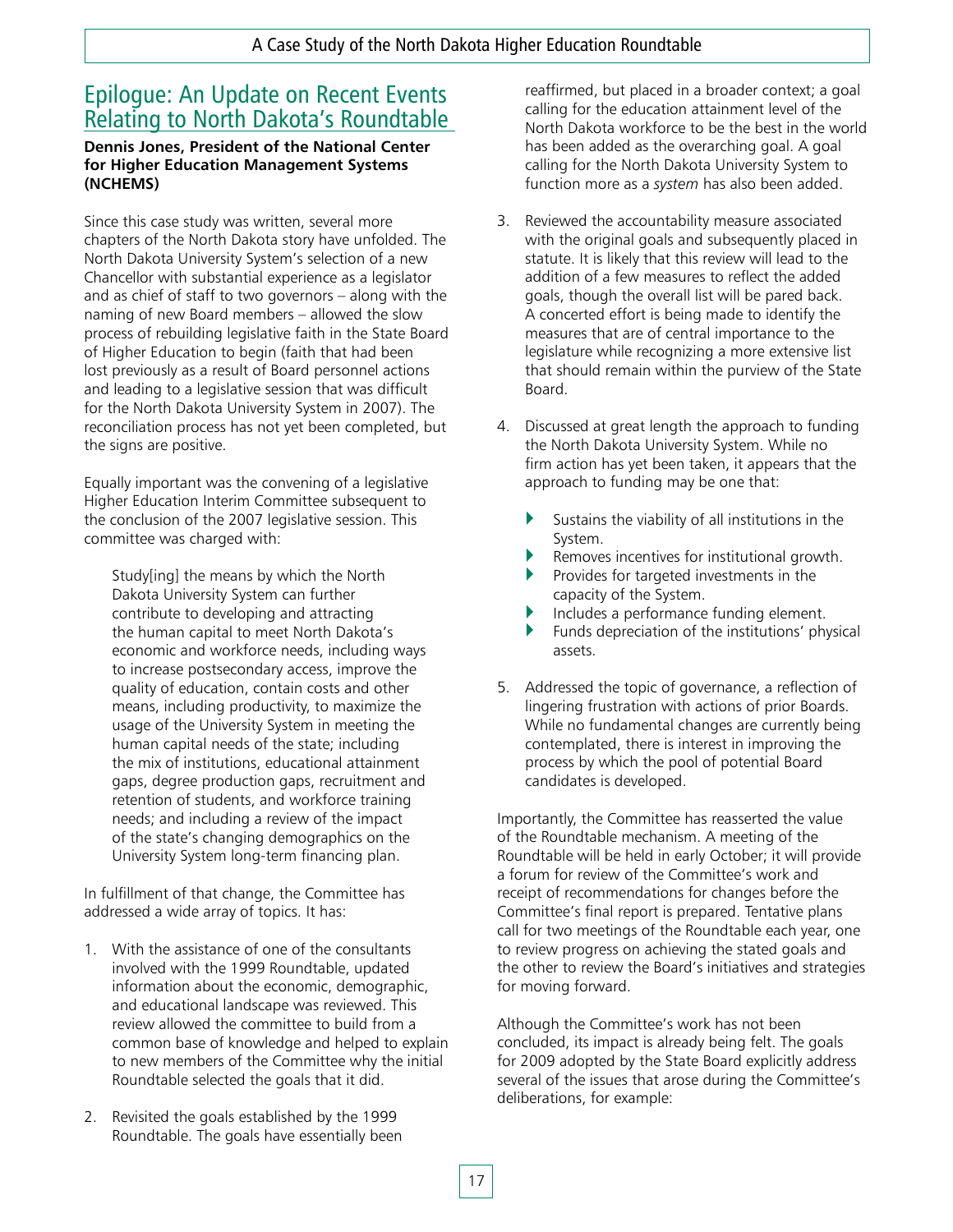- $\blacktriangleright$  Reassessing institutional roles and missions to better align with System needs and North Dakota (demographics and economic) realities.
- ` Developing differential admissions criteria.
- $\blacktriangleright$  Creating a common approach to determining placement into developmental education courses.

The actions over the course of the past year are serving to reinvigorate a process that had lost both focus and momentum. It is still too early to tell whether the broad commitment to goals established in 1999 and the willingness of each of the parties to contribute their necessary efforts to the common good will be achieved, though all the signs are positive.

As proven in North Dakota, sustaining attention to a public agenda requires continuous effort. Once put in place it must be nurtured at every turn. Without constant attention, the train will slip off the rails; getting it back on track turns out to be as hard as getting things started in the first place.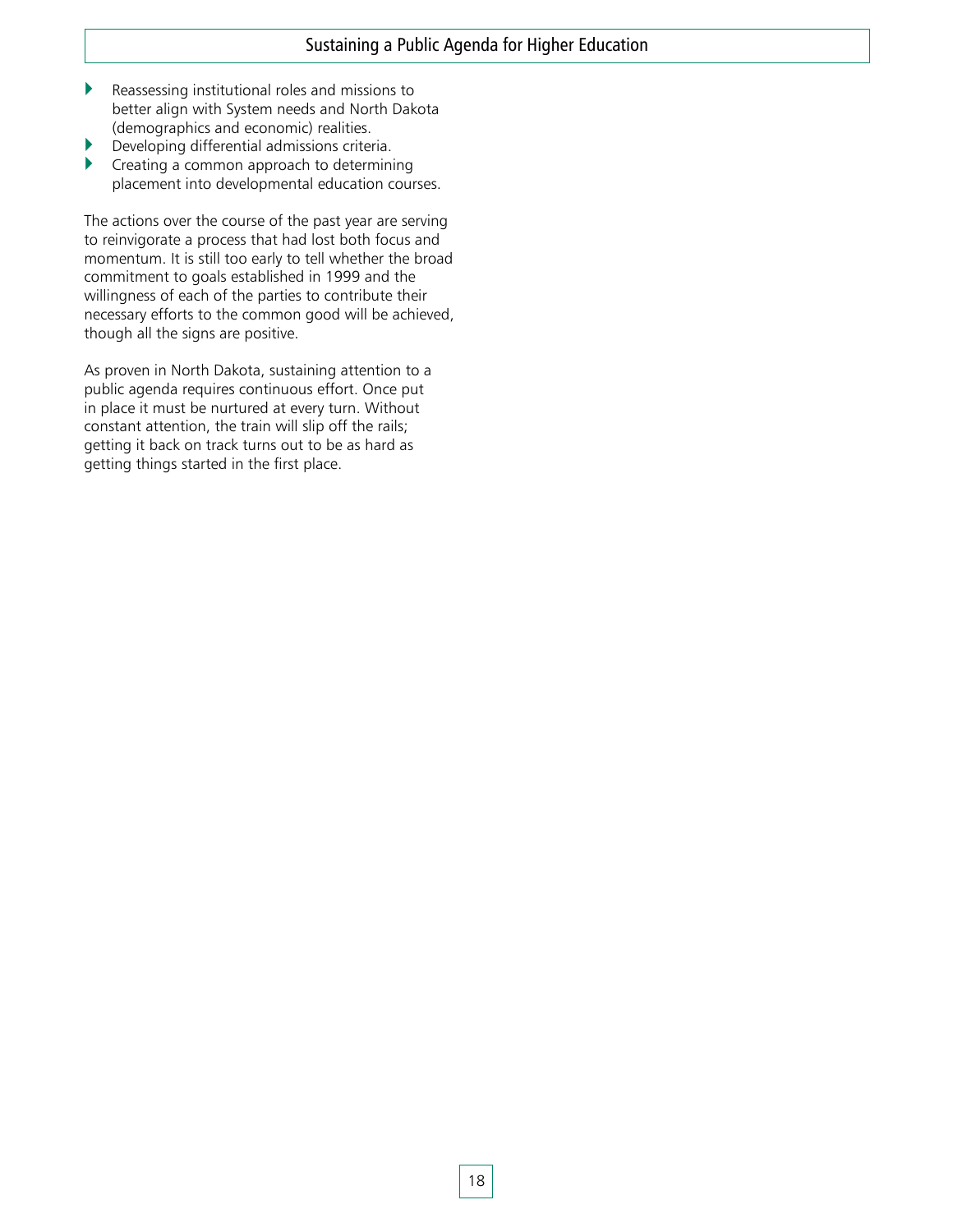### **Appendix A**

## Study Methods

A two-stage small-n case study design assessed the implementation and possible impact of the North Dakota Roundtable. First, a comparative case analysis was conducted to study the impact of the Roundtable on North Dakota and its higher education system. Even though the focus is on the implementation of a single advisory body, cases are any spatially delimited phenomenon (unit) "bounded by space and time."37 As such, I was able to divide the history of North Dakota higher education into two distinct temporal cases: 1) North Dakota higher education prior to the implementation of the Roundtable (1990-2000); and 2) North Dakota higher education following the implementation of the Roundtable (2000-2007).

Cases were constructed using data collected through in-depth interviews with key actors, observation of legislative meetings, and document analysis of such items as policy reports, memorandums, e-mails, legislation, media coverage, economic analysis, external reviews, consultant reports, and other relevant documents. Forty interviews were conducted with members of the Roundtable and other stakeholders, including CEOs of the largest companies in the state, a majority of public university and community college presidents, legislators, members of the North Dakota State Board of Higher Education, and university system officials.

Once the cases were constructed, comparative analysis was used to look at how the higher education system and the broader state environment had changed since the implementation of the Roundtable. The comparative case analysis is limited in that it only allows for the development of descriptive inferences – that is, the determination of how higher education changed following the implementation of the Roundtable. The descriptive inferences drawn from the comparative analysis were used in the second stage of the design to determine potential causation of the change (that is, did the implementation of the Roundtable cause the change, or was the observed change due to other conditions?). In the realm of social science, determination of causation is not absolute; however, through appropriate measures described below, probabilistic casual determination can be achieved.

The second stage of the design uses two processtracing activities to investigate causation of the Roundtable's creation; and the change in higher education after the Roundtable was implemented (the "change" variable was determined using the first stage of the analysis). Process tracing is "a procedure

for identifying steps in a causal process leading to the outcome of a given dependent variable in a particular historical context."38 It is necessary to use two different process-tracing activities in order to not conflate causation. Even though the Roundtable was the pivotal point in the comparative analysis, it does not necessarily mean that it was the cause of any subsequent change. The use of the process-tracing step is critical, as this study is not simply interested in the impacts of the Roundtable as determined through descriptive inference but, more importantly, the causal mechanisms that allowed the Roundtable (or some other mechanisms) to create change in the state's higher education system.

As Gerring notes, the "hallmark of process tracing… is that multiple types of evidences are employed for verification of a single inference – bits and pieces of this study that embody different units of analysis."39 The advantage of process tracing in this study is that it allows for the development of long causal chains. It is unlikely that any one person or event will be the critical causal mechanism; rather, as with most social phenomena, the sequence of sufficient and necessary causal mechanisms must be determined.40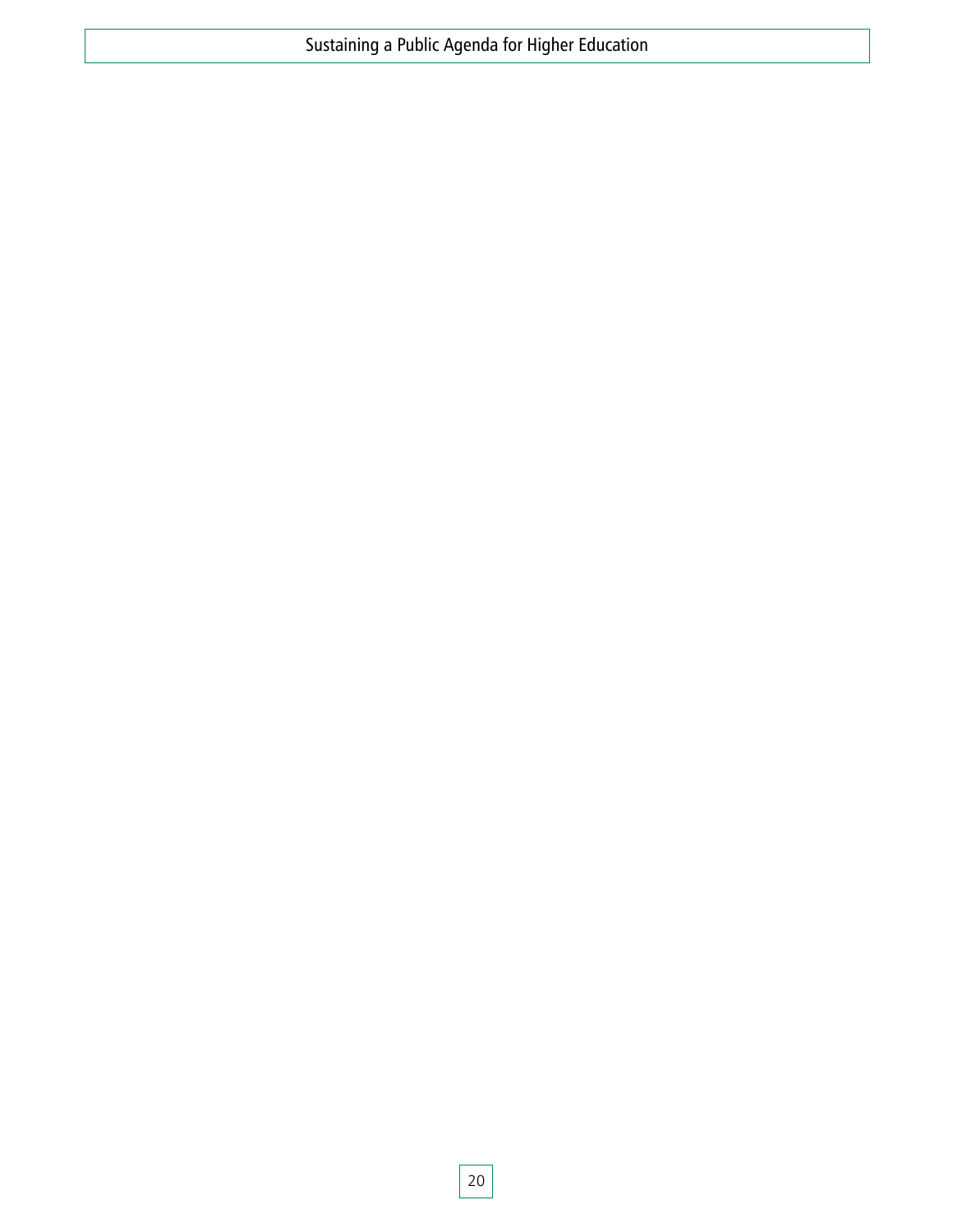### **Appendix B**

## North Dakota Higher Education Prior to the Roundtable

Some might say the Roundtable is like the phoenix that arose out of its own ashes. To refer to the status of higher education in the state prior to the Roundtable as "ashes" is extreme and a bit misleading; but there was certainly a sense of urgency and a desire for change. In the decade prior, some significant governance reforms had transpired and the system had undertaken significant planning initiatives to transform the system's 11 colleges and universities. Yet report after report and study after study from both external and internal stakeholders continued to paint a very similar and dire picture for both the state and the higher education system.<sup>41</sup> These reports, while differing in some of their details, were very consistent in their findings:

- The state has a long commitment to education.
- $\blacktriangleright$  The higher education institutions are important for state and regional economic, workforce, and human capital development.
- ` The system (and its institutions) is not structured to respond quickly enough to the changing needs of the knowledge economy, and too much duplication exists in current programs.
- The system is underfunded and the state has not sustained previous levels of funding.
- The infrastructure is deteriorating faster than it is being repaired.
- Existing funding formulas either are inadequate or are inadequately funded.

Moreover, the complaints and concerns raised by critics such as political pundits, legislators, and the general public were similar for at least the 20 years preceding the Roundtable.

- Tuition is becoming too expensive.
- ` Out-of-state and international students are a drain on state resources.
- There are too many institutions of higher education (or least too many academic programs) for the state to support.
- ` The institutions are ill-managed, overpaying faculty and hoarding hidden pots of money.
- The higher education system is a drain on limited resources and needs to prove its worth to the state.

In a 1985 white paper, John Richardson laid out many of these issues in an attempt to leave behind the old ways and move the higher education sector forward in a positive direction:

We have come to recognize this very basic fact: North Dakota's past ways of tossing around higher education problems and solutions have not worked. For example, what typically happens when higher education complains, as we often do, about the problem of underfunding? Our critics cry, "Waste, inefficiency, too-high salaries," and other charges. We shout back about overwork, national markets for faculty and staff, deteriorating facilities, rising costs of equipment and books, and so on. What progress have we made??

The pattern of complaining, blaming, criticizing, denying, proposing, and defending have not made you, me, or our supporting publics much more comfortable with our higher education system…. It is time for a new kind of conversation and action."42

While Richardson's call to action did not bring forth a change in the "relationship," the white paper served as a call to arms. With financial assistance from the Bush Foundation, the first of the "Bush Reports" was issued. This report, *Partners for Quality: Plans and Priorities for the State Board of Higher Education*, initiated a significant planning process that continues to the current day.43 A second Bush-report, *Partners for Progress* was published in 1997.44

Amidst the ongoing planning initiatives of the board, there remained a general level of discomfort with the system and the board, for which there appear to be three general reasons. First, in the early 1990s, the board transformed the higher education sector into a system of 11 institutions. The position of commissioner of higher education became chancellor. Under this new system, the presidents were to be no longer directly responsible to the board but to the chancellor; however, "the board still delegate[d] full authority to the institution presidents to administer their individual campuses."45 Because the delegation of power and the role of the chancellor were never clearly articulated, great public and private debate occurred about power and responsibility. In some cases people wondered why there was a need for both a board and a chancellor. In other cases debate occurred about the power of the presidents versus the power of the chancellor. Simply put, few were comfortable with how the system had been created.

Immediately prior to the Roundtable, the presidents of the two major research universities left under distressing circumstances. The board became unhappy with Kendall Baker, president of the University of North Dakota, over a disagreement about fiscal management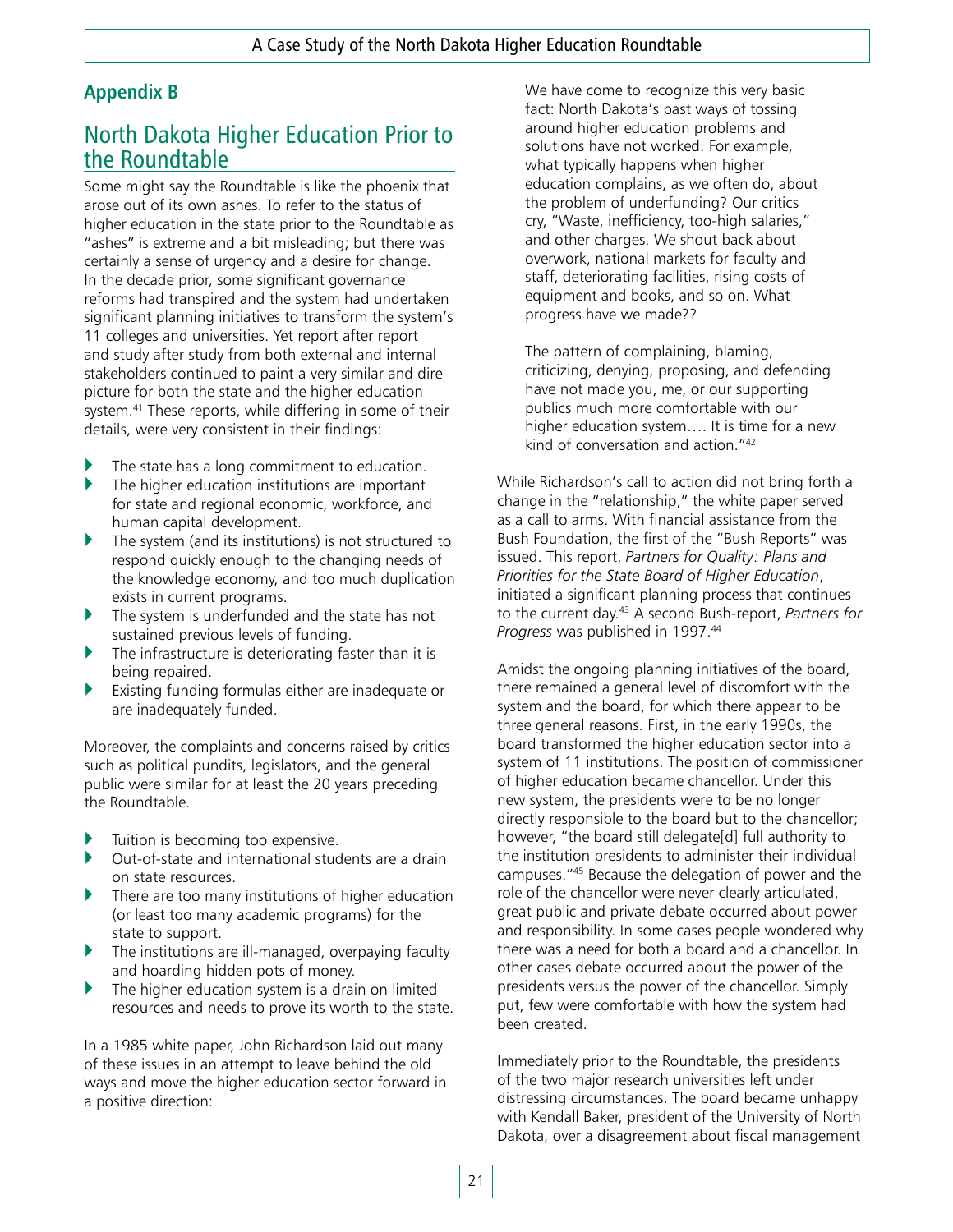decisions. The issue was not unknown to the public, yet four members of the board convened a meeting (possibly two) about the issue, which violated the open meeting laws of the state. The issue escalated to the point where Governor Ed Schaefer met with the board to express his general disappointment with their operations (columnists from across the state had been encouraging him to ask for the resignation of the entire board). About the same time, the president of North Dakota State University accepted a new presidency out of state. As he was leaving, he took the opportunity to publicly express his general disappointment with the system and his belief about the very poor future of the state of North Dakota.

Third, the existence of 11 public institutions of higher education (not including the private and tribal colleges) in a state with a modest population and limited financial resources often raised a question about the need or ability of the state to sustain all of the institutions. There existed a general consensus that at least one institution should be closed, but such a move was always politically unviable. Each institution was mentioned in the state's constitution, and the only way to eliminate an institution would be a constitutional amendment; such a move could not gain political footing.

Given the variety of factors influencing the relationships among the public, the state government, and the higher education system, the plan originally put forth by John Richardson 15 years earlier became the foundation for the Roundtable: *Forget about the past, focus on the future*.

The Roundtable report covered a wide range of issues, from educational excellence to economic development. At the heart of the new public agenda, however, was a concept that came to be known as "flexibility with accountability." Members from the private sector and higher education system argued that in order to "unleash the potential" of the university system, the state needed to allow the system and its institutions greater flexibility in financial and administrative decision making. Many members from the state government were concerned about how this impacted their responsibility to provide oversight of one of the state's most significant public bureaucracies. In the end, agreement was reached that the state would relinquish its control over funding in return for the system tracking and reporting progress along a set of key performance indicators.

While the flexibility-with-accountability discussion moves beyond the focus on process, it is an important element, helping stakeholders to fully understand the central conflict underlying the Roundtable effort.

Prior to the Roundtable, the state legislature provided line item appropriation, and any reallocation of funds required approval from the legislature or its interim committee. The allocation system was so strict that, as one president recalled, "We couldn't use salary savings to buy extra pencils without an act of the state." The consensus of higher education leaders was that it was easier to ignore maintenance concerns and stretch supplies than it was to seek permission to reallocate from the state government. Thus, many institutions returned money to the state at the end of the fiscal year, rather than address issues of deferred maintenance or investing in the development of new academic programs or other ventures.

Moving to block budgeting and allowing the system and institutions to allocate funds as they saw best enabled institutions to engage in new programs that responded to the economic and workforce development needs of the state. According to most members of the Roundtable, the new flexibility with accountability arrangement was what allowed for the institutions to work toward achieving the new agenda.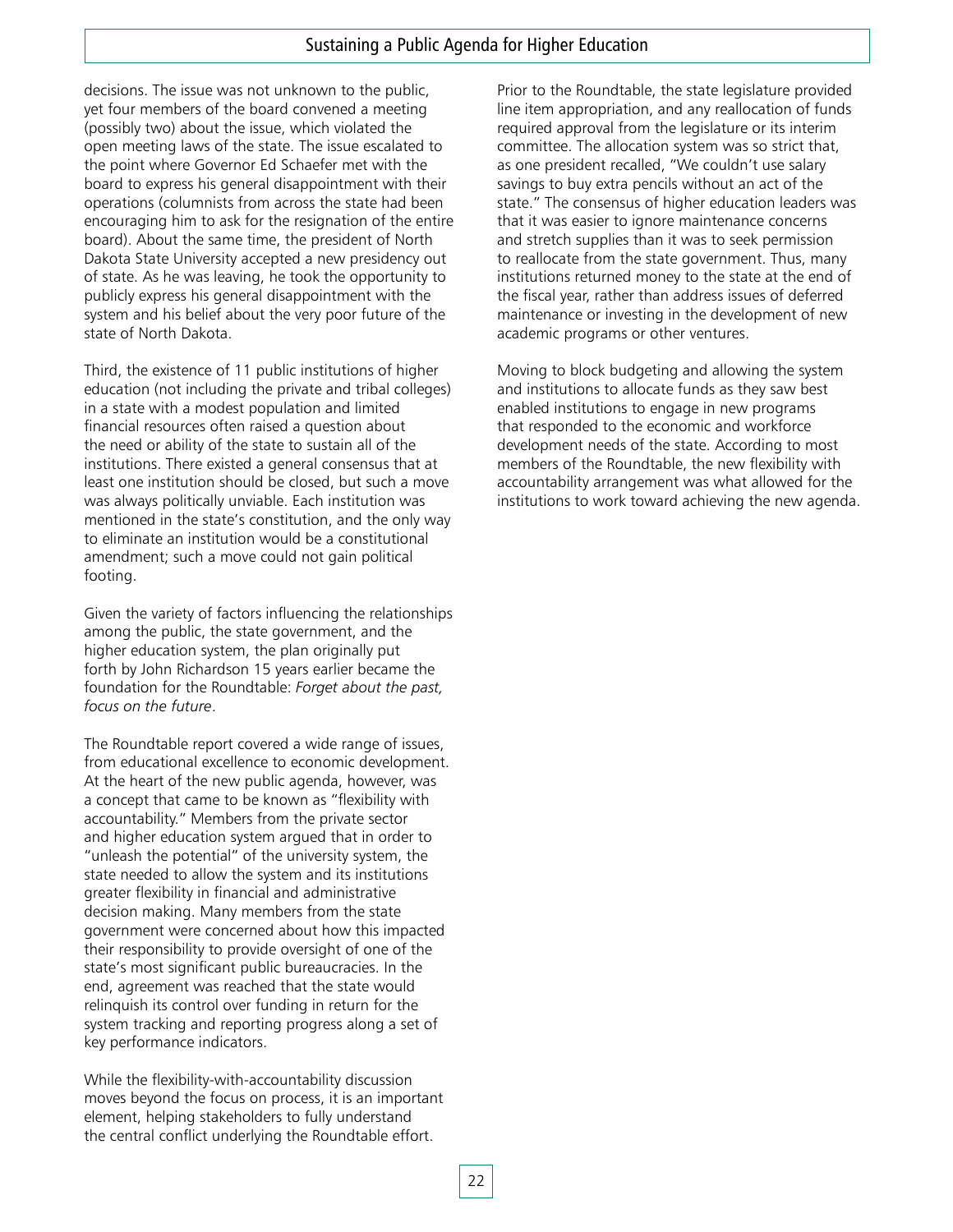### **Appendix C**

## Media Relations Strategies

The sixth Roundtable cornerstone expressed the need for sustaining the new public agenda and called for:

A structure and process which assured the University System for the 21st Century, as described by these cornerstones, remains connected, understood, relevant and accountable to the present and future research, education and public service needs of the state and its citizens – sustaining the vision.

The report made clear that a variety of stakeholders need be included in the process in order for sustainability to be achieved and placed leadership for fulfilling this cornerstone in the system office. As those in charge of this cornerstone relate, it took a significant amount of work and time to communicate the plan to stakeholders. The following strategies are compiled from a review of the communications plan, various communications products, and discussions with communications professionals at the system and institutional levels.

- Identify the stakeholders to whom the message needs to be directed. Be specific and inclusive. A new public agenda requires widespread buy-in, but different groups will have different needs and will focus on different aspects of the plan.
- $\triangleright$  Create key performance indicators (KPIs) to help measure the success of a communications plan. Different stakeholder groups will have different KPIs.
- Draft four to six key messages that can be woven as appropriate into campus and institutional communications. For example, "Flexibility with accountability has unleashed the tremendous capacity of the university system; strategic investments will be needed to further realize the system's full potential."

The following are examples of specific action steps:

- ` Draft a PowerPoint presentation that each campus can customize to its own audience and its plans for aligning with the new public agenda.
- ` Create a "results" document that uses press clippings to evidence campus, regional, and statelevel impacts of the new agenda.
- $\blacktriangleright$  Make planning, accountability, and other documents related to the initiative easily available on the Internet.
- Include representatives from the private sector in legislative briefings and hearings.
- $\blacktriangleright$  Meet with the editorial boards and other opinion leaders throughout the state to inform them about the initiative and answer their questions.
- $\blacktriangleright$  Solicit inclusion of quest columns and articles about the initiative in trade and other publications to increase the state and national profile.
- Have key leaders write op-ed pieces for the major news outlets.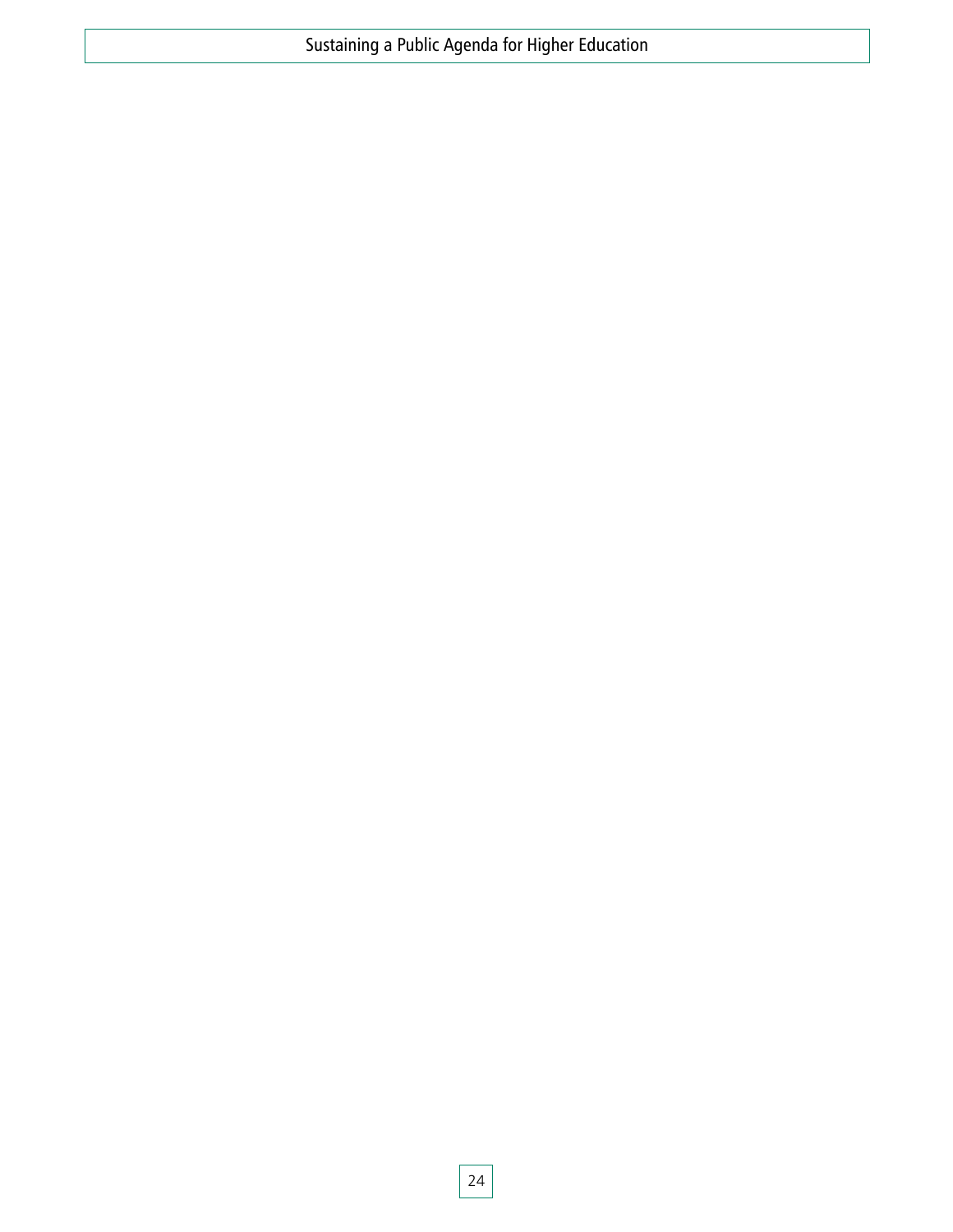### **Endnotes**

<sup>1</sup> The National Collaborative for Higher Education Policy is composed of the Education Commission of the States, the National Center for Higher Education Management Systems, and the National Center for Public Policy and Higher Education.

2 National Governors Association. (n.d.) *A Compact for Postsecondary Education*, p. 9.

3 Kingdon, John.W. (2003). *Agendas, Alternatives, and Public Policies*. Pearson Education Publishers: Upper Saddle River, NJ.

4 National Conference of State Legislatures. (2006). *Transforming Higher Education: National Imperative – State Responsibility*. Author: Washington, D.C. 5 <sup>5</sup> Tepper, S.J. (2004). Setting Agendas and Designing Alternatives: Policymaking and the Strategic Role of Meetings. *Review of Policy Research*, 21(4), 523-542. 6 <sup>6</sup> National Conference of State Legislatures. (2006). *Transforming Higher Education: National Imperative – State Responsibility*. Author: Washington, D.C. p. 7 7 Forty interviews were conducted in the past two years with legislators, previous chancellors associated with the roundtable, higher education board members, state and local government executive officials, campus presidents, economic development directors, and CEOs of businesses and industries located throughout the state. Documents included reports, correspondence, legislation, internal-planning documents, meeting minutes, and so forth.

<sup>8</sup> Quote from an interview with a ND legislator and study participant.

9 Roundtable for the North Dakota Legislative Council Interim Committee on Higher Education. (2000). *A North Dakota University System for the 21 Century*. North Dakota University System: Bismarck, ND. p. iii. For a discussion of the meeting, see also Minutes of the N.D. Legislative Council, Wednesday, June 30, 1999. Accessed from <http://www.legis.nd.gov/ assembly/56-1999/interim-info/minutes/99-06-30. html>.

10 While there has been some limited fluctuation in members, the actual membership has remained fairly stable over the years. Members are drawn from the state legislature, state government, North Dakota State Board of Higher Education, business and industry, and higher education institutions, including representation from students and private and tribal colleges.  $11$  For the purposes of this report and using the vocabulary of the Roundtable, the private sector includes those members who are neither representatives of the state government or the higher education sector; typically, the members come from business, industry, and nongovernmental organizations.

 $12$  They selected the two presidents from the major research universities and a representative from the

two-year colleges and the four-year comprehensive universities.

<sup>13</sup> The report can be accessed at  $\lt$ http://www.ndus. nodak.edu/Upload/allfile.asp?id=332&tbl=MultiUse>. <sup>14</sup> (Linking North Dakota and the University System, 2003).

15 Roundtable for the North Dakota Legislative Council Interim Committee on Higher Education. (2000). *A North Dakota University System for the 21 Century*. North Dakota University System: Bismarck, ND., p. 1. <sup>16</sup> Roundtable for the North Dakota Legislative Council Interim Committee on Higher Education. (2000). *A North Dakota University System for the 21 Century*. North Dakota University System: Bismarck, ND. p. i. 17 Clewett, L. (2002, Nov). Building trust and consensus: a public/private partnership creates a new leadership model for higher education. *State Government News*. Accessed July 20, 2008 from <http://findarticles.com/p/ articles/mi\_go2303/is\_200211/ai\_n7290064>. <sup>18</sup> Richardson, J.A. (1985). Preparing for the Next Century: A White Paper". State Board of Higher Education: Bismarck, ND. p. 4.

19 Roundtable for the North Dakota Legislative Council Interim Committee on Higher Education, p.6 <sup>20</sup> Presentation given to the Higher Learning Commission on April 3, 2006.

 $21$  For an analysis of the economic impact of the NDUS system and the Roundtable initiatives on the ND economy see Leistritz, F.L. and Coon, R.C. (2007). *Economic Impact of the North Dakota University System*. North Dakota State University: Fargo, ND.<br><sup>22</sup> In many ways, this critical role of the private sector is only now being recognized by other states. During a 2007 gathering of business leaders convened by the Conference Board, a nonprofit group that conducts research about the business sector, participants were told that if they wanted education to provide better workers they need to stop blaming institutions and use their bully pulpit to lobby state and national lawmakers for reform on issues important to educators, not just those policies that directly impact business.

<sup>23</sup> Treadway, D.M. (1996). Restructuring That Works: North Dakota. In T.J. MacTaggart and C.L. Crist (Eds.). *Restructuring Higher Education: What Works and What Dosen't in Reorganizing Governing Systems*. Jossey-Bass Publishers: San Francisco.

<sup>24</sup> The consultants were Dennis Jones, President, National Center for Higher Education Management Systems, Boulder, Colorado, and Charles Schwahn, Schwahn Leadership Associates, Custer, South Dakota. <sup>25</sup> As mentioned above, the cochairs were the Senate Appropriations Committee chair and the leader of the majority party in the House.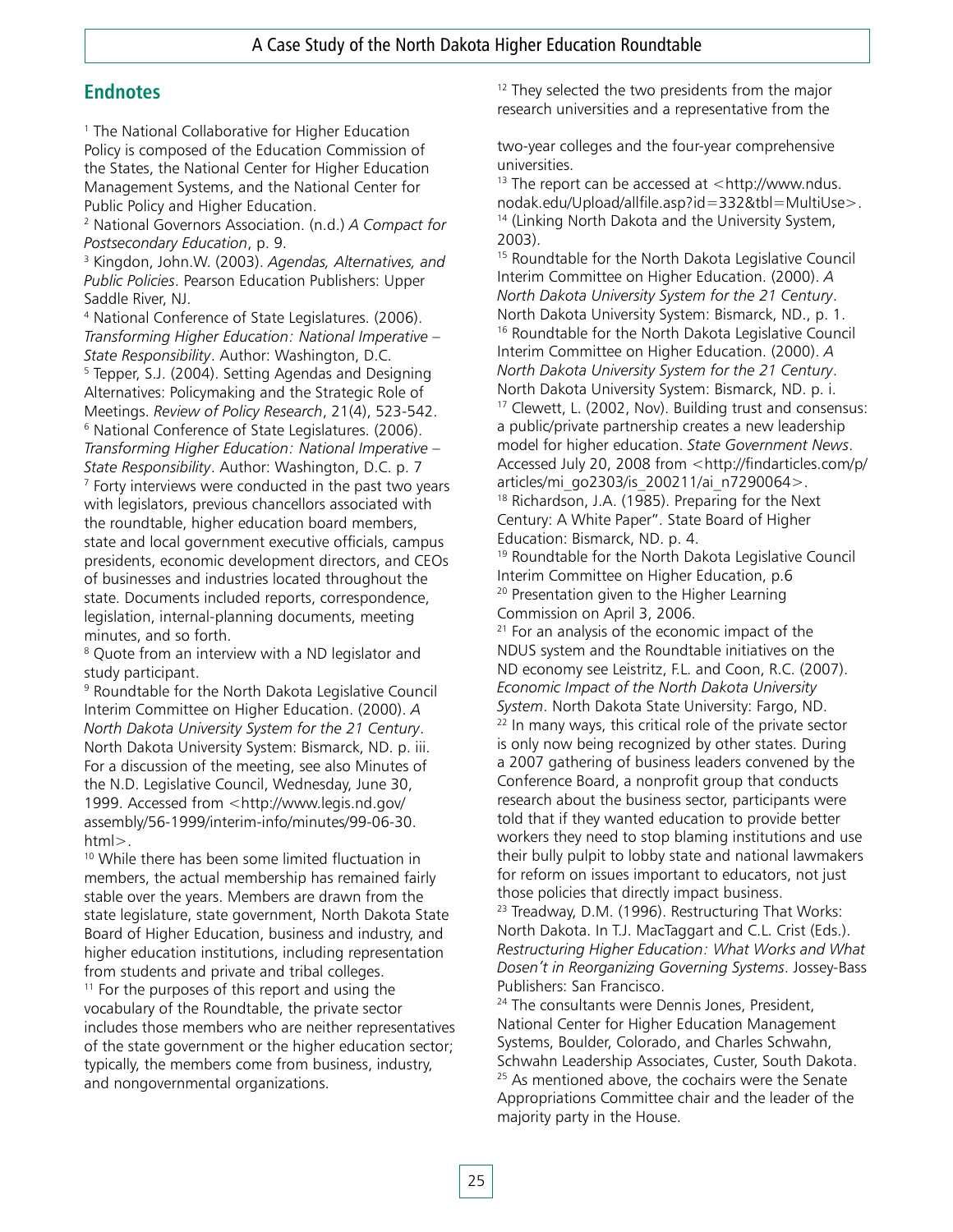<sup>26</sup> Hart, S., Etemad, S., McCann, J., and Thigpen, D. (2002). The Roundtable on Higher Education: Creating a North Dakota System for the 21st Century. *Community College Journal, 26(9), 701-707.* 2000 *27* The Public Affairs Council is comprised of the public relations officers from each of the NDUS institutions and representatives from the NDUS office. <sup>28</sup> Titles come from the following sources, respectively: Strinden,E.S. (1998, Mar. 31). Basic Governance of higher education needs an overhaul. *Grand Forks Herald*, A5. Pantera, T. (1998, Mar. 15). Don't look for malice when stupidity will do. *The Fargo Forum*, A8. The Forum. (1996, Oct. 12). Arrest the state Board of Higher Education. *The Fargo Forum*, A4. Davis, D. (1998, Mar. 3). Schaefer to board: Change. *Bismarck Tribune*, A1. Pates, M. (1998, April 10). Plough finalist for college job: State's higher ed climate part of decision, NDSU president says. *The Fargo Forum*, A1.<br><sup>29</sup> Titles come from the following sources, respectively: Editorial Board. (2002, Aug. 8). Higher ed roundtable go it right. *The Fargo Forum*. A2. Editorial Board. (2004, Oct. 15). Add 'College' to basket of N.D. goods. *Grand Forks Herald*. A4. Kelly, C. (2006, Aug. 29). Town and university connections complement each other.

*Valley City Times-Record*, p. 4.<br><sup>30</sup> Grand Forks Herald Editorial Board. (2005, March 13). Legislature Threatens Higher Ed. *Grand Forks Herald*. Accessed July 20, 2008 from www. grandsforksherald.com.

<sup>31</sup> Fargo Forum Editorial Board. (2006, March 26). Higher Ed's Flexibility has Worked. *The Fargo Forum*. Accessed July 20, 2008 from www.in-forum.com. <sup>32</sup> Roundtable for the North Dakota Legislative Council Interim Committee on Higher Education. (2000). *A North Dakota University System for the 21 Century*. North Dakota University System: Bismarck, ND. (p. 63). <sup>33</sup> Roundtable for the North Dakota Legislative Council Interim Committee on Higher Education. (2000). *A North Dakota University System for the 21 Century*. North Dakota University System: Bismarck, ND. (p. 61). <sup>34</sup> ND Legislative Council. (2003, Nov. 18-19). Minutes of the Higher Education Committee. Valley City, ND. p. 3.

<sup>35</sup> An example of the system's accountability report can be found at <http://www.ndus.edu/reports/default. asp?ID=355>.

<sup>36</sup> The Blue Ribbon report on Higher Education from the NCSL recommends the need for structures such as this. 37 Yin, R. K. (1984). *Case Study Research: Design and Methods*. Thousands Oak, CA: Sage Publications, Inc.<br><sup>38</sup> George, A.L. & Bennett, A. (2005). Case Studies and Theory Development in Social Sciences. Cambridge, MA: MIT Press.

39 Gerring, J. (2006). Case Study Research: Principles and Practices. London: Cambridge University Press. p. 173.

40 Goertz, G. (2006). Social Science Concepts: A User's Guide. Princeton: Princeton University Press. <sup>41</sup> These publications include ND Legislative Council. (2003, Nov. 18-19). Minutes of the Higher Education Committee. Valley City, ND; ND State Board of Higher Education. (1987). Partners for Quality: Plans and Priorities. Author; ND University System. (1990). Partners for Progress: Plan for 1990-1997. Author: Bismarck, ND; ND University System. (1996, February 25). Partners for Quality: What's Next?: A proposal to the Bush Foundation from the ND SBHE; Report of the North Dakota Legislative Council. Fiftieth Legislative Assembly. 1987; Report of the North Dakota Legislative Council. Fifty Second Legislative Assembly. 1991. Higher Education System Review Committee; Report of the North Dakota Legislative Council. Fifty Third Legislative Assembly. 1993; Report of the North Dakota Legislative Council. Fifty Third Legislative Assembly. 1993; Report of the North Dakota Legislative Council. Forty Eighth Legislative Assembly. 1983; Budget "A" Committee Richardson, J.A. (1985). Preparing for the Next Century: A White Paper". State Board of Higher Education: Bismarck, ND; Richardson, J.A. (1989, August 4). Testimony to LSC about Partners for Progress: A Plan for North Dakota's Future.

<sup>42</sup> John Richardson served as commissioner of higher education in the 1980s and then as the first chancellor when the board created the North Dakota University System. Richardson, J.A. (1985). Preparing for the Next Century: A White Paper". State Board of Higher Education: Bismarck, ND. p. 4.

43 ND State Board of Higher Education. (1987). *Partners for Quality: Plans and Priorities*. Author: Bismarck, ND. 44 North Dakota University System. (1997). *Partners for Progress: the next steps*. Author: Bismarck, ND.<br><sup>45</sup> Report of the North Dakota Legislative Council. Fifty Second Legislative Assembly. 1991. Higher Education System Review Committee.